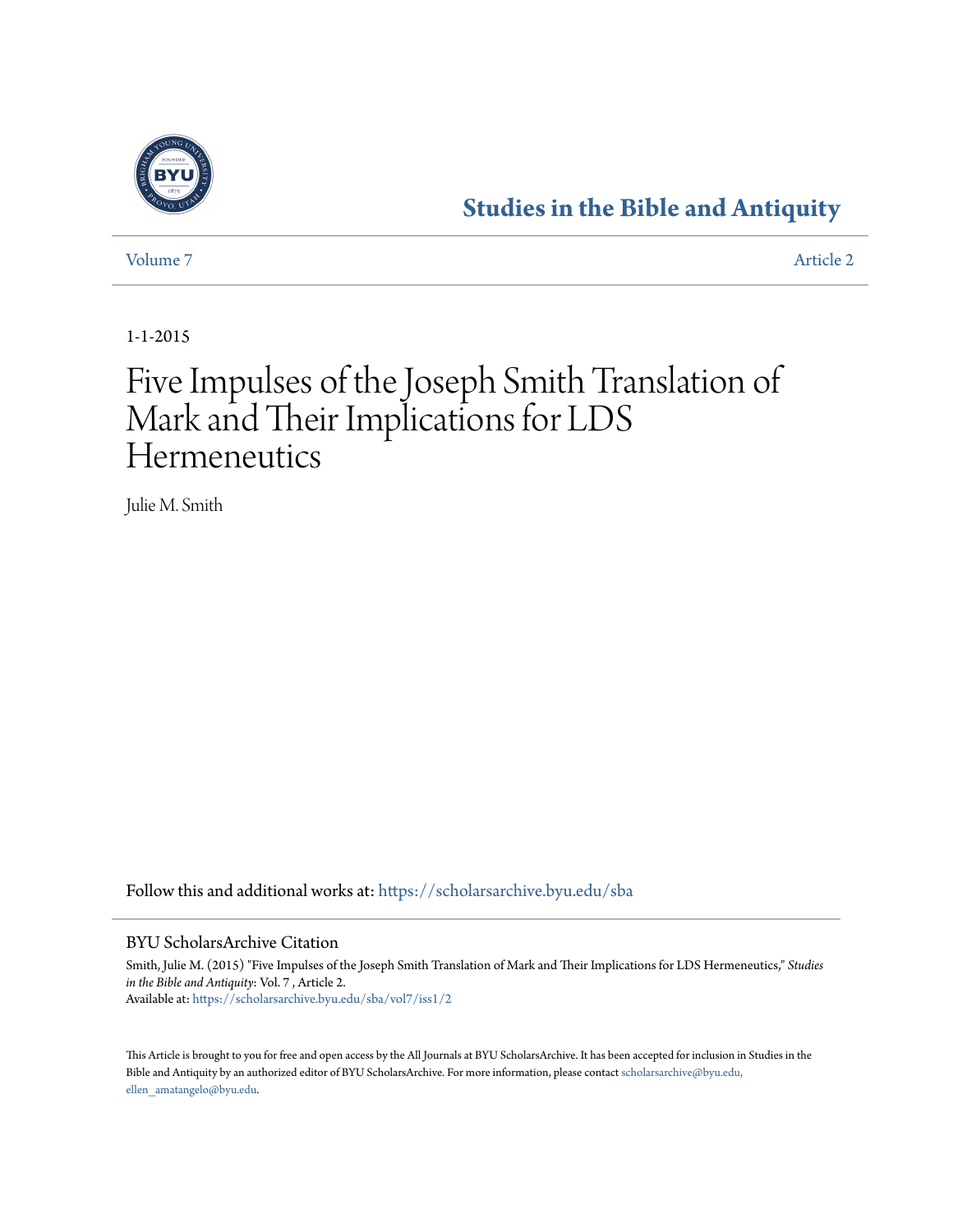# Five Impulses of the Joseph Smith Translation of Mark and Their Implications for LDS Hermeneutics

# *Julie M. Smith*

WHEN JOSEPH SMITH PRODUCED a new translation of the Bible, he did not work from ancient texts but rather claimed inspiration as his source. The result of his efforts is now known as the Joseph Smith Translation (JST).1 Only about one-third of the verses that the JST changed are included in the LDS edition of the King James Version (KJV);<sup>2</sup> Robert J. Matthews describes the criteria used to determine what was included: "It was anything that was doctrinal, anything that was necessary in the Old Testament to help us understand the New Testament, anything that bore witness of Christ, anything that bore witness of the Restoration. . . .

© 2015 Neal A. Maxwell Institute for Religious Scholarship, Brigham Young University

Article DOI: http://dx.doi.org/10.18809/sba.2015.0101 Journal DOI: http://dx.doi.org/10.18809/misba.21683166

<sup>1.</sup> Joseph Smith and his contemporaries normally referred to this project as the New Translation. When excerpts of it were added to the LDS edition of the Bible in the late twentieth century, it required a new moniker (since "NT" was already in use as the abbreviation for the New Testament), so it became known as the Joseph Smith Translation. Because this term is now in wide use, it is used in this paper despite the anachronism. Note that this paper always uses the KJV versification—not the JST versification, which sometimes differs. (The JST did change verse numbers, but that system is no longer in use. Where the JST versification differs from the KJV, it reflects a system adopted by the Reorganized Church of Jesus Christ of Latter Day Saints [now known as the Community of Christ]. Since it is not original to the text and since it can create confusion, I have not used it here despite the fact that it is used in the LDS Bible.)

<sup>2.</sup> See Thomas E. Sherry and W. Jeffrey Marsh, "Precious Truths Restored: Joseph Smith Translation Changes Not Included in Our Bible," *Religious Educator* 5/2 (2004): 61.

*Studies in the Bible and Antiquity*, vol. 7, 2015, pp. 1–21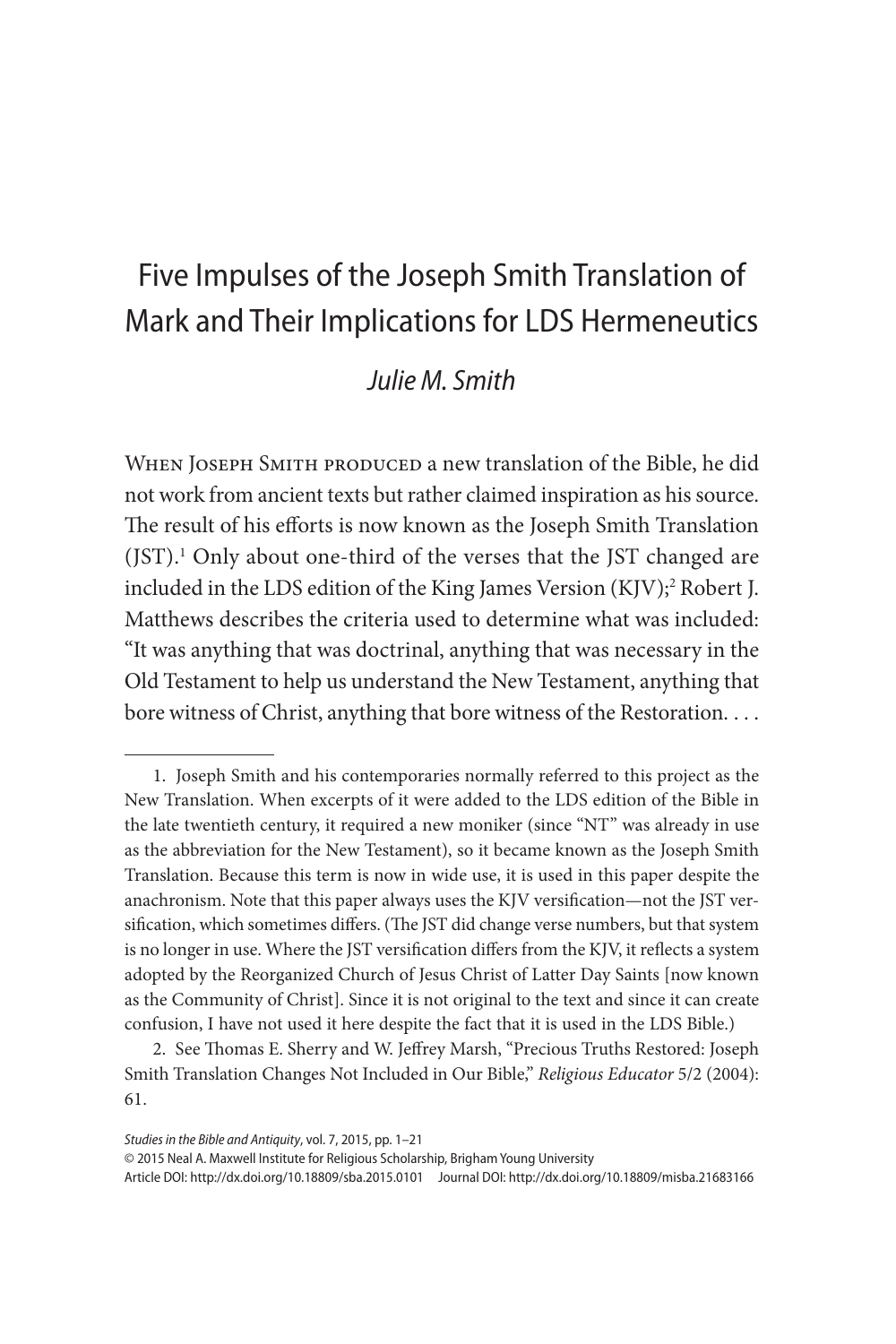Also anything that clarified the role of the tribe of Joseph . . . paramount to the work of the Lord in the last days; . . . there was one other item, and that is anything that was clarified in the JST which no other scripture would clarify."3 Thus the JST verses that appear in the LDS edition of the KJV are not a representative sample of the JST. This paper examines five underappreciated aspects of the JST of the Gospel of Mark and considers them as potential trajectories for LDS biblical interpretation. Currently, there is great debate but no consensus regarding LDS hermeneutics. I suggest that these impulses of the JST could be treated as an interpretive framework that would be useful for LDS New Testament scholars. I'll also briefly explore how I am attempting to engage these impulses in my own approach to the Gospel of Mark for the BYU New Testament Commentary (hereafter BYUNTC).4

## 1. The impulse to amplify Mark's unique tendencies

Scholars have identified a harmonizing impulse to the JST;<sup>5</sup> while this tendency does exist in JST Mark,<sup>6</sup> there is simultaneously a deharmonizing

5. While it is beyond the scope of this paper, the harmonizing impulse deserves more nuanced consideration. Most interpreters of the Bible—at least until very recently have read Mark through the perspectives of Matthew and Luke, but sometimes the JST reads Matthew or Luke through the lens of Mark. (For example, JST Matthew 9:18 changes "dead" to "dying" and thus conforms Matthew's account to Mark's.) Analyzing the JST's harmonizing tendency in terms of which gospel is prioritized requires more examination; it may even have interesting implications for the synoptic problem.

6. This harmonizing impulse is evident in both style and content. For example, JST Mark harmonizes Mark's style by changing the historical present tense to the past tense in over two dozen instances, a tendency also found in Matthew and, particularly, in Luke. One instance where the content is harmonized is the shift in JST Mark from a "young man" at the tomb to "angels" (see Mark 16:5–6).

<sup>3.</sup> Quoted in Fred E. Woods, "The Latter-day Saint Edition of the King James Bible," in *The King James Bible and the Restoration*, ed. Kent P. Jackson (Provo, UT: Religious Studies Center, Brigham Young University, in cooperation with Deseret Book, 2011).

<sup>4.</sup> The hermeneutical approach of the BYUNTC received extensive discussion in the 2014 volume of *Studies in the Bible and Antiquity*. This article is, in part, a response to that roundtable, particularly its criticisms of the approach of the BYUNTC.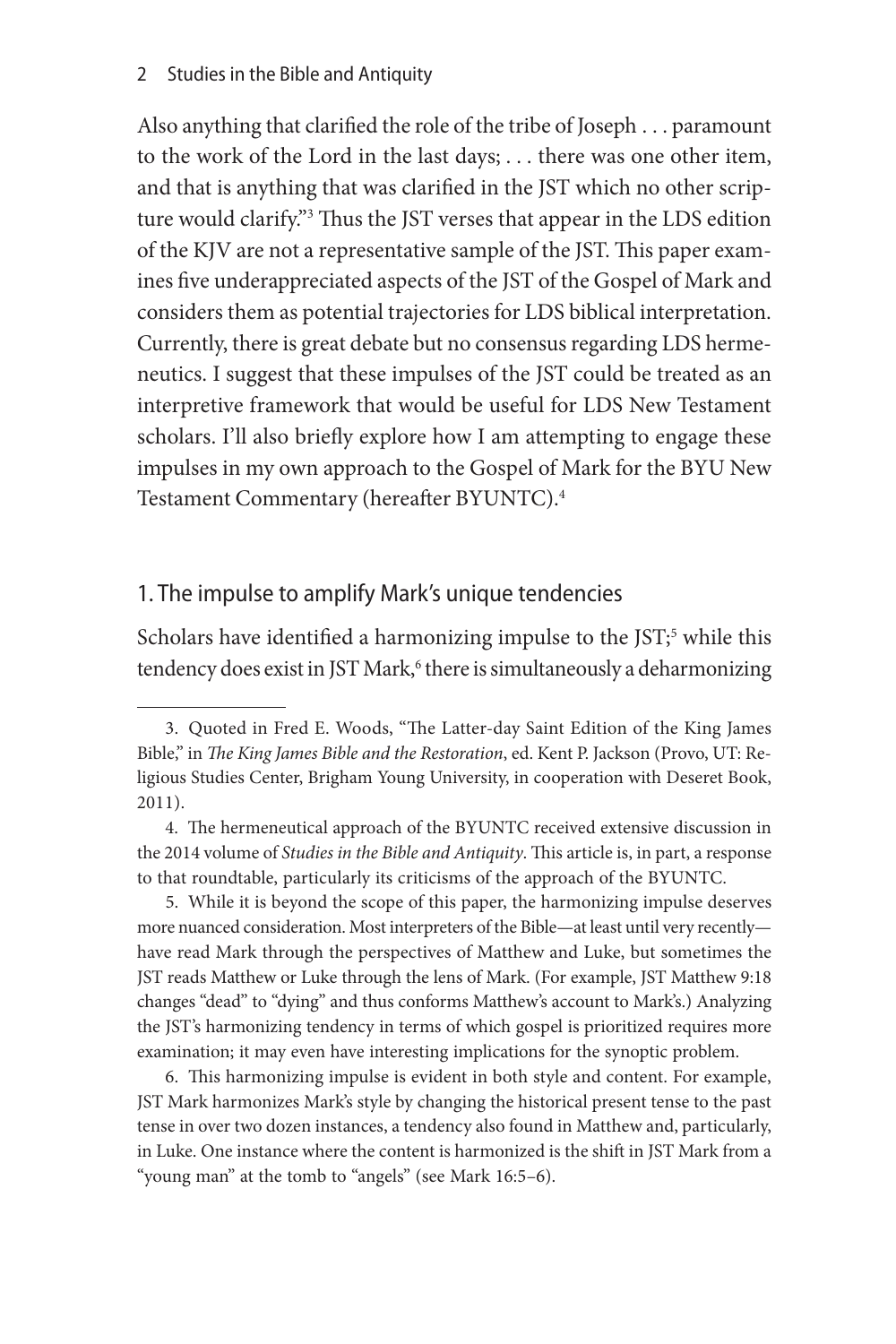impulse<sup>7</sup> since the JST extends some of Mark's unique tendencies. One of the most distinguishing features of Mark is the portrayal of the disciples: they frequently make mistakes, experience inappropriate emotions, say foolish things, and thus merit rebuke from Jesus.<sup>8</sup> The JST amplifies this portrait of the disciples in over a dozen instances:

- 1. In the report of the disciples' ministry, the JST changes "healed them" to "they were healed"<sup>9</sup> (see Mark 6:13). This shifts the credit for the healing away from the disciples and to, presumably, God (via the use of the divine passive).
- 2. By changing "and" to "as if he" in Mark 6:48, the JST intimates that Jesus was not intending to pass by the disciples as he walked on the water, but rather that the disciples misunderstood Jesus's intentions.
- 3. To the comment that Peter, James, and John accompanied Jesus up the Mount of Transfiguration, the JST adds that they "asked him many questions concerning his saying" (see Mark 9:2), which implies their lack of understanding.
- 4. The JST adds "with great astonishment" to the disciples' response to the transfiguration (see Mark 9:8), adding emotion and likely heightening the impression of the disciples' lack of understanding.
- 5. The JST adds "being afraid" to explain the disciples' silence when Jesus asks what they were disputing about (see Mark

<sup>7.</sup> The JST's preservation of each gospel writer's voice has been discussed by Robert Millet and Robert J. Matthews. See Robert L. Millet, "The JST and the Synoptic Gospels: Literary Style," in *The Joseph Smith Translation: The Restoration of Plain and Precious Things*, ed. Monte S. Nyman and Robert L. Millet (Provo, UT: Religious Studies Center, Brigham Young University, 1985), 147–62. See also Robert J. Matthews, *"A Plainer Translation": Joseph Smith's Translation of the Bible, a History and Commentary* (Provo, UT: Brigham Young University Press, 1975), 239.

<sup>8.</sup> See, for example, Mark 4:10–13; 6:52; and 8:14–18, 32–33.

<sup>9.</sup> All JST citations in this article are from Thomas A. Wayment, *The Complete Joseph Smith Translation of the New Testament: A Side-by-Side Comparison with the King James Version* (Salt Lake City: Deseret Book, 2012).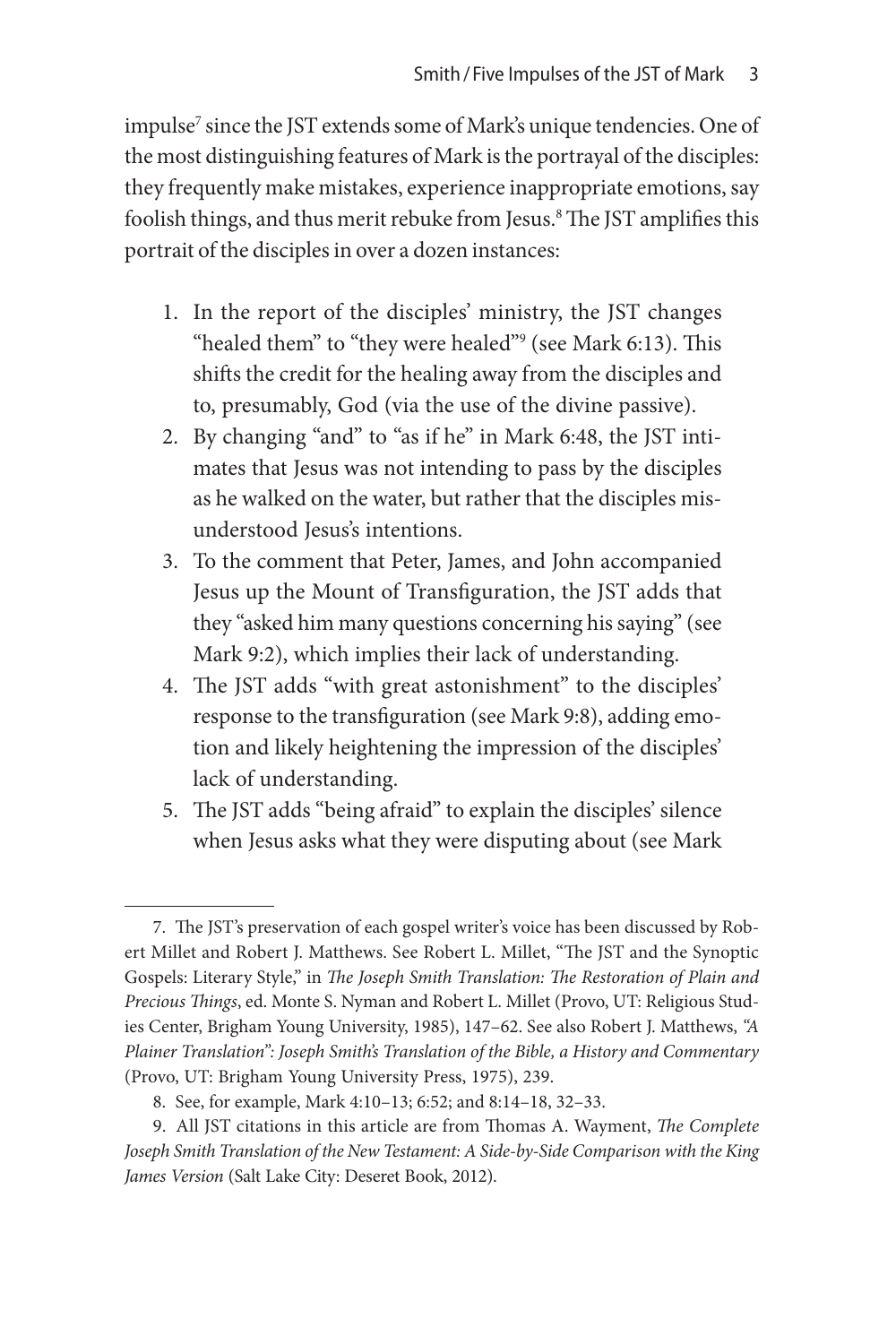9:34). This makes the disciples look even more timid than in Mark's text.

- 6. After Jesus says in Mark, "But many that are first shall be last; and the last first," the JST adds "this [Jesus] said, rebuking Peter" (see Mark 10:31-32). Now that Jesus's statement is labeled a rebuke of Peter, the fact that the JST also changed "many that are first" to "many *who make themselves* first" (emphasis added) becomes more evidence of the disciples' flaws since it implies that Peter had made himself first—not that he was made first by Jesus.
- 7. Mark 11:13 describes Jesus looking for figs; the JST adds "and as [the disciples] supposed" to suggest that the disciples thought Jesus was looking for figs when Jesus was doing something else. Once again, they do not understand Jesus.
- 8. In JST Mark 14:29, Peter's denial is changed from "yet will not I" to "yet I will never be offended." This heightening of the language means that Peter's boast is all the more misguided.
- 9. To the scene in Gethsemane the JST adds that the disciples "complain[ed] in their hearts, wondering if this be the Messiah" (see Mark 14:32). By registering a complaint with doubt about Jesus's identity, this addition is a very strong example of showing the weakness and lack of understanding of the disciples.
- 10. Also to the Gethsemane scene, the JST adds a rebuke of Peter, James, and John.
- 11. The JST changes the scene in Gethsemane so that the disciples not Jesus—are sore amazed and very heavy (see Mark 14:33), emphasizing their outsized emotions.
- 12. The JST adds "and they said unto him" to Mark 14:38, which means that not Jesus but the disciples say "the spirit truly is ready but the flesh is weak." This makes it sound not as if Jesus understands their weakness but rather that the disciples are rationalizing it.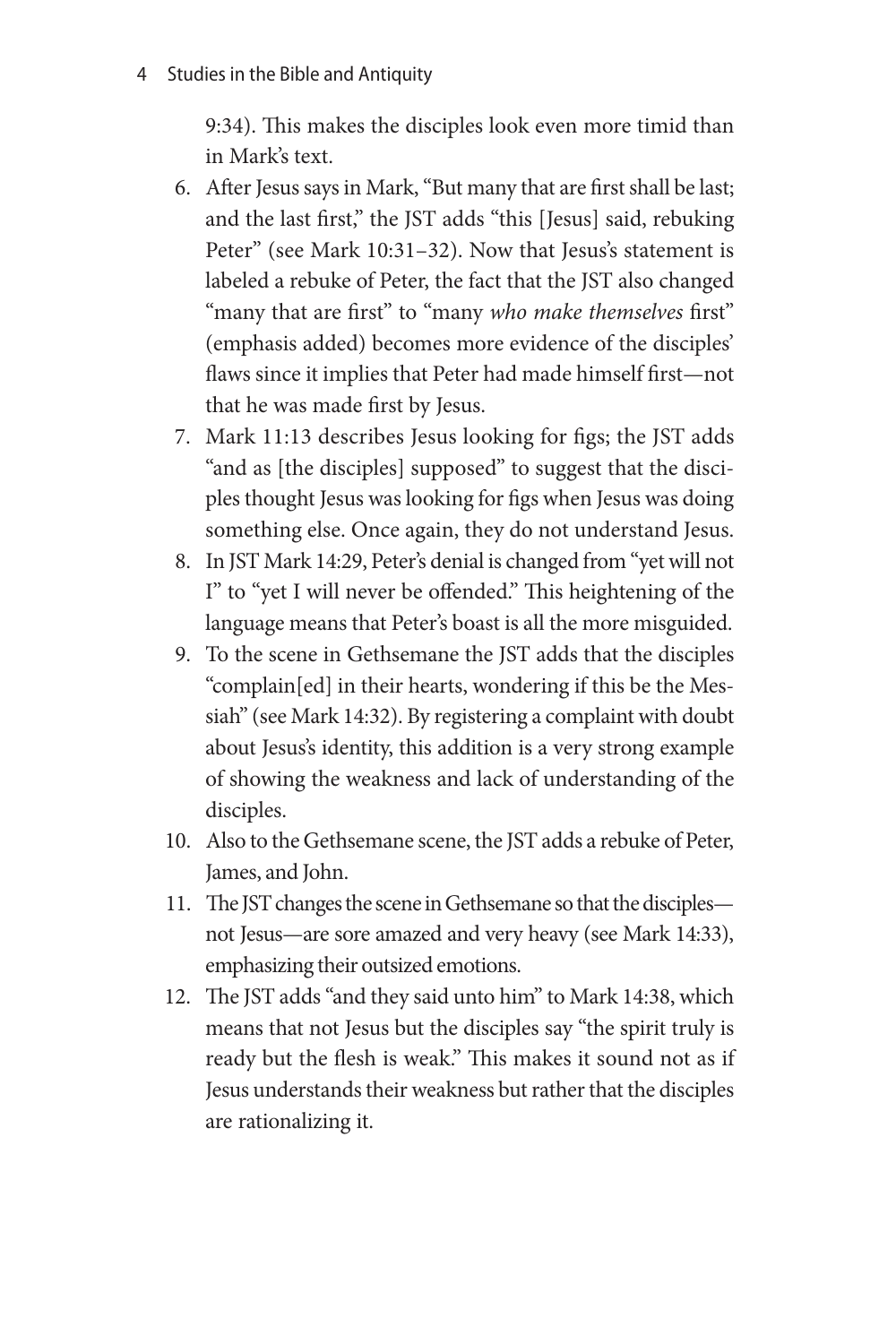13. To the depiction of Peter's denial of Jesus, the JST changes "thought thereon [and] he wept" to "went out, and fell upon his face, and wept bitterly" (see Mark 14:72), expanding on the picture of Peter's emotionality.

Thus, Mark's portrait of the disciples is maintained and amplified. In all of these instances, the portrayal of the disciples in JST Mark is decidedly less positive than it is in Mark. Significantly, the JST did not make changes to the parallel stories in the other gospel accounts to match any of these instances where the disciples are presented as more flawed in Mark.

In addition to the portrayal of the disciples, there are other ways in which the JST extends Mark's distinct material:

- 1. Use of irony. The JST for Mark 7:9 adds "by the prophets whom ye have rejected" to Jesus's response and thus increases the irony of Jesus's statement.
- 2. Symbolic use of narrative space. Many scholars believe that Mark gives narrative space symbolic significance;<sup>10</sup> the JST adds "turned away from him" to Mark 14:28 and "went out" to Mark 14:72.
- 3. Varying responses to Jesus. Mark shows that the common people supported Jesus and it was the religious leadership who were opposed to him; this is made clearer in JST Mark 12:37 (which adds "but the high priest and the elders were offended at him") than it is in Mark.
- 4. Use of the word "immediately." The word "immediately" (Greek *euthys*) is characteristic of Mark; the JST adds it to 5:17 and 9:8 but not to the synoptic parallels (although it is added elsewhere to Matthew, so the evidence here is somewhat mixed).

<sup>10.</sup> See, for example, Elizabeth S. Malbon, *Narrative Space and Mythic Meaning in Mark* (Sheffield: JSOT, 1991).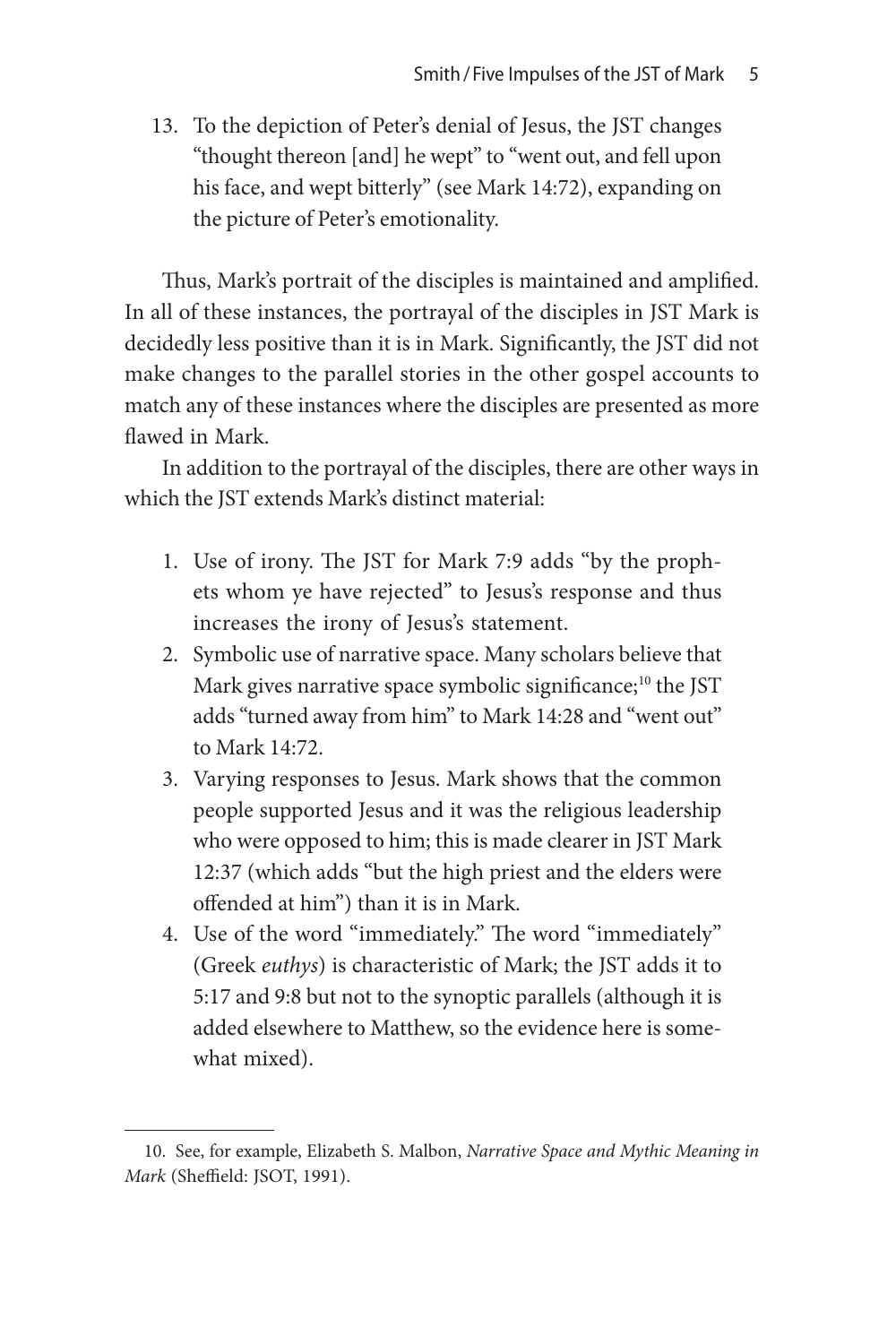- 6 Studies in the Bible and Antiquity
	- 5. Use of repetition. The addition of "saying" to Mark 9:12 creates a third verb referring to the action of speaking; this kind of duplication is very Markan.
	- 6. Use of provocative questions. The addition of "who art thou?" in JST Mark 12:34 is similar to Mark 3:4; 4:41; and 8:21, 29 and is thus in line with Mark's penchant for allowing important questions to dangle in the minds of the audience.

The JST preserves or extends each evangelist's distinct concerns in other instances. For example, the JST adds details about Jesus's childhood to Matthew (see Matthew 2:22–3:1), despite the fact that Mark's text might be considered a more likely candidate for additional material on that topic since it has no discussion of Jesus's childhood. Similarly, the JST adds nine quotations from the Old Testament to Matthew but only one to Mark, which amplifies Matthew's tendency to include references to the fulfillment of prophecies.<sup>11</sup>

Not only is each of these changes important in its own right, but together they suggest that preserving and enhancing the unique voice of the writers was an important impulse of the JST. It was theoretically possible that Joseph Smith could have followed the harmonizing impulse of much of Christian history and produced just one gospel,<sup>12</sup> yet he not only preserved all four but also enhanced some of the distinct aspects of each writer. This suggests that canonized diversity and multivocality are important. LDS interpreters can follow this impulse by paying careful attention to the narrative boundaries between the four gospel accounts and treating each one as a unique portrait of Jesus. The BYUNTC Mark honors this deharmonizing impulse by taking care to avoid reading the other gospels into Mark, which was written first

<sup>11.</sup> The JST also adds five Old Testament allusions to Luke and three to John. See Matthews, *Plainer Translation*, 239–40.

<sup>12.</sup> The closest the JST comes to collapsing the narratives is with the "little apocalypse" in Matthew 24/Mark 13, which are extremely similar, but even in that case—and despite the incorrect notation in the current LDS scriptures—the text of JST Mark 13 is not identical to JST Matthew 24.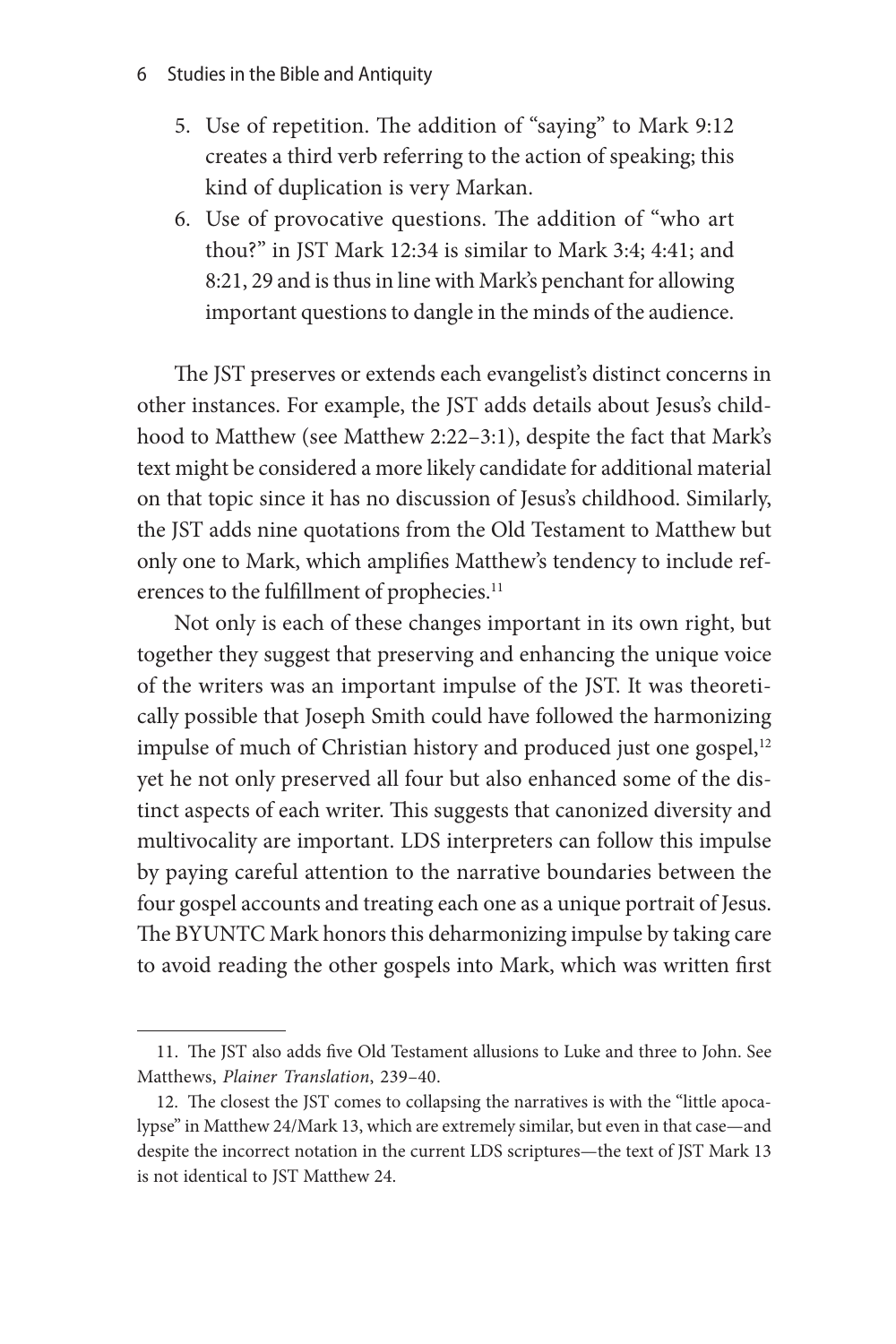and should therefore be interpreted on its own terms. For example, in John's Gospel, Jesus's temple action is presented as a criticism of those selling merchandise (see John 2:13–17), but it is debatable whether the same is true of Mark's iteration of the story. Similarly, in Mark, it is not clear whether only the twelve accompany Jesus up the mountain before their call or if there is a larger group present; interestingly, Matthew and Luke resolve this ambiguity in different directions.<sup>13</sup> Interpreting Mark requires maintaining the ambiguity. In these and other instances, the BYUNTC attempts to read Mark on its own terms and thus to maintain, as the JST does, the distinct voices of each evangelist.

# 2. The impulse to foreground women

On ten occasions, the JST of Mark either highlights the role of women or makes a passage gender neutral:

- 1. To the story of the healing of Simon's mother-in-law (see Mark 1:30–31), the JST adds the words "came and" before "ministered unto them." This change initially doesn't seem to add much to the text, but it creates a parallel to Jesus's earlier action, when he "came and took her by the hand." The JST makes a similar change in Mark 14:3–9, which parallels the actions of a woman with Jesus's actions (see number 8 below). Thus the JST emphasizes the woman's ministering role by paralleling it with Jesus's role, a move made in Mark's Gospel but enhanced by the JST. (Note that the JST does not add other instances of ministering, which is therefore still only done by women, angels, and Jesus never other males—in the JST.)
- 2. In Mark 8:4, the JST changes the word "men" to "so great a multitude." This makes the passage gender neutral and fits

<sup>13.</sup> Compare Mark 3:13–14 with Matthew 10:1–2 and Luke 6:12–13.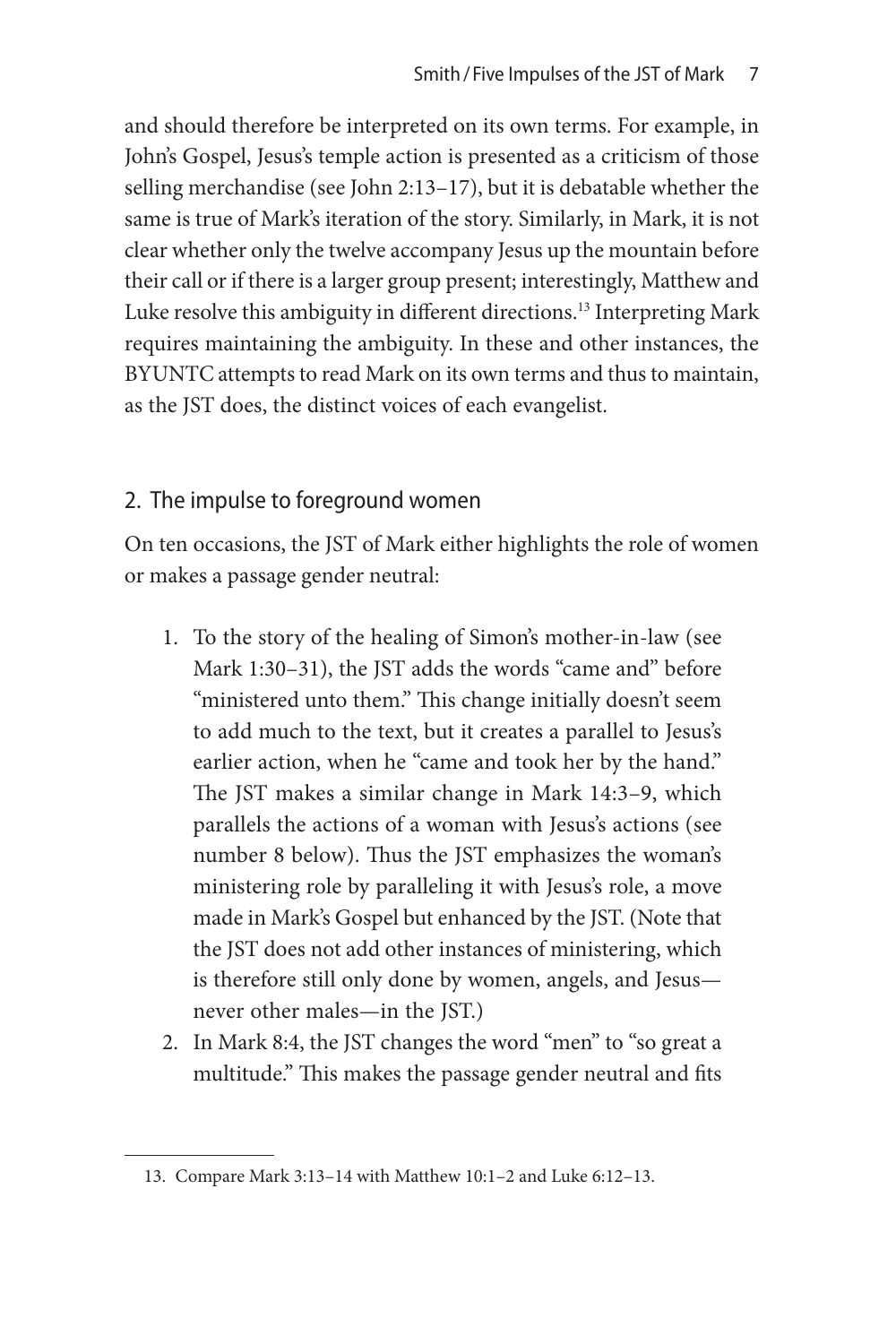with the analysis of the passage, which suggests that, unlike the first feeding miracle, women are present.

- 3. The word "him" becomes "the child" in JST Mark 9:36, making it possible that the child is female, which makes sense in context since Jesus is emphasizing the low social status of the child. Because the JST also changes "whosoever shall receive one of such children in my name" in verse 37 to "whosoever shall humble himself like one of these children and receiveth me, ye shall receive in my name," if the child is imagined as female, it is significant that Jesus is inviting the audience to model the child.
- 4. In Mark 11:32, the JST changes the word "men" to "people," which implies that there were women who believed that John the Baptist was a prophet and that the religious authorities feared these women.
- 5. In Mark 13:3, the JST changes the reference to Peter, James, John, and Andrew to "the disciples," which, in the Markan context, includes women (compare Mark 3:31–35 and Mark 15:41). This change is significant because it means that women are included in the audience for the remainder of Mark 13;<sup>14</sup> these important prophesies were not restricted to a male-only audience and Jesus envisioned women occupying important roles in the early Christian church. The JST reading also makes better sense of Mark 13:17 than imagining an audience of four male disciples; see also number 7 below.
- 6. In Mark 13:32, the JST changes "no man" to "no one," implying that women may well be included among the angels of God.
- 7. In Mark 13:37, the JST adds "two shall be grinding at the mill; the one taken, and the other left." Because grinding was

<sup>14.</sup> Note that neither here nor elsewhere is it my contention that Joseph Smith deliberately made a change for the purpose of foregrounding women; rather I am arguing that that is the effect it has on the text, irrespective of his intentions.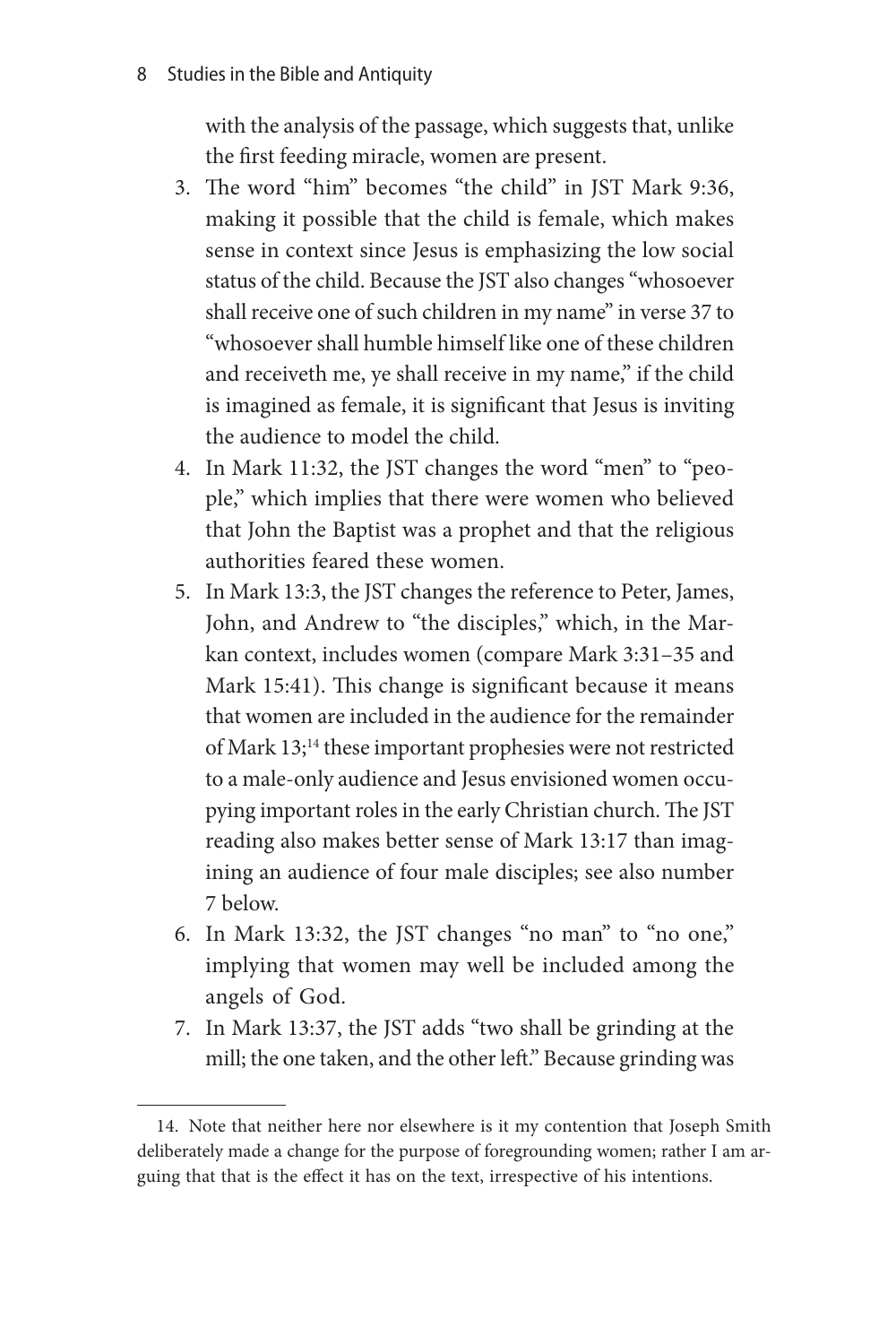generally women's work, this adds a reference to women to the Markan text.

- 8. The JST adds material to Mark 14:6–9 so that Jesus's words create a chiasmus.15 The effect of this structure is to emphasize the centrality of the anointing woman's words and thus emphasize her role and prominence. Further, the JST changes "spoken of for a memorial" to "spoken of *also* for a memorial" (emphasis added) to Mark 14:9, which means that her story is told for reasons other than just simply to memorialize her. This further emphasizes the woman's importance.
- 9. The JST changes the description of the Simon who carried Jesus's cross (see Mark 15:21) so that his child is named "Alexandria" instead of "Alexander" and thus is a daughter and not a son. It is possible that this situation parallels that of Junia (see Romans 16:7), where discomfort regarding the important role given to a woman resulted in later scribes performing a grammatical sex change on her.16 It is possible that something similar happened in this situation; of course, in the context of Mark's text and the JST, this is very speculative, since no role other than daughter is occupied by Alexandria. However, given that most scholars think that the reason Simon's children were mentioned at all is because they were personally known to Mark's earliest audiences, it is nonetheless possible and perhaps the most likely explanation for this enigmatic change.
- 10. The JST changes "he" and "young man" to "angels" in Mark 16:5 and 6, which makes the messengers at the tomb gender neutral and, when read alongside JST Mark 13:32, opens the possibility that the angels were female.

<sup>15.</sup> See Julie M. Smith, "'She Hath Wrought a Good Work': The Anointing of Jesus in Mark's Gospel," *Studies in the Bible and Antiquity* 5 (2013): 31–46.

<sup>16.</sup> See John Thorley, "Junia, a Woman Apostle," *Novum Testamentum* 38/1 (1996): 18–29.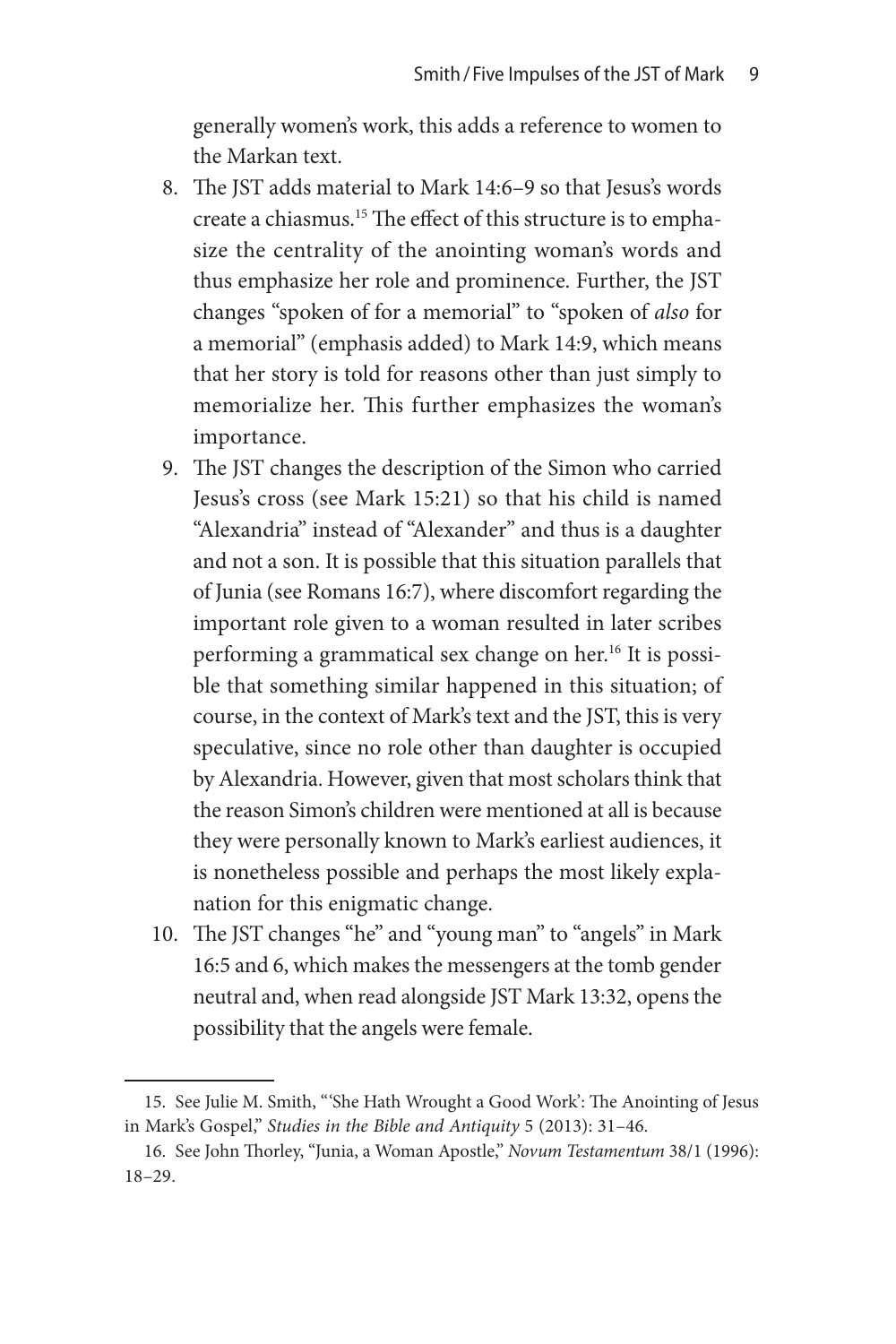Unlike the dual harmonizing and deharmonizing tendencies, there is no tendency to limit women and their roles in JST Mark.<sup>17</sup> The impulse to expand the roles of women is found not only in the JST but in other aspects of Joseph Smith's work as well. For example, when he addressed a group of women in 1842, he told them that he would make of them "a kingdom of priests as in Enoch's day—[and] as in Paul[']s day."18 There is no indication in the Bible that women were priests in the time of Enoch and only the faintest hint that they might have occupied such roles during Paul's time, and yet Joseph Smith taught that they had in fact occupied broader roles than the extant records reflect.

LDS readers of the Bible can honor this impulse to foreground women and their stories by ensuring that, when women are mentioned in the canon, close attention is paid to the text. Due to the traditional neglect of women's voices, this will often require analysis that builds from the ground up after clearing away centuries of myopic interpretation. For example, I note in the BYUNTC that sewing was, in the biblical world, women's work, and so when Jesus employs a parable about sewing old patches on to new garments (see Mark 2:21), his rhetoric is a natural fit in the world of women—and thus recognizes and honors their labors—while simultaneously requiring male audience members to see through women's eyes. Similarly, when Jesus requires a woman with extended menstrual bleeding—a woman who very covertly sought healing and was content to melt back into the crowd—to take center stage and talk about her medical condition in front of a large crowd, the topic is not one which, to put it mildly, would have been expected or at all comfortable for a male audience (see Mark 5:33). Mark nonetheless codes this woman's bodily experiences as a proxy of Jesus's own suffering.<sup>19</sup> These are but a few of the many, many ways in which Mark's

<sup>17.</sup> The only JST variant that comes close to limiting or erasing women occurs when "her branch" (referring to the fig tree of the parable) is changed to "his branches" (see Mark 13:28), but this is probably not significant.

<sup>18.</sup> See the Nauvoo Relief Society Minute Book, March 31, 1842, available at josephsmithpapers.org.

<sup>19.</sup> See Julie M. Smith, "A Redemptive Reading of Mark 5:25–34," *Interpreter: A Journal of Mormon Scripture* 14 (2015): 95–105.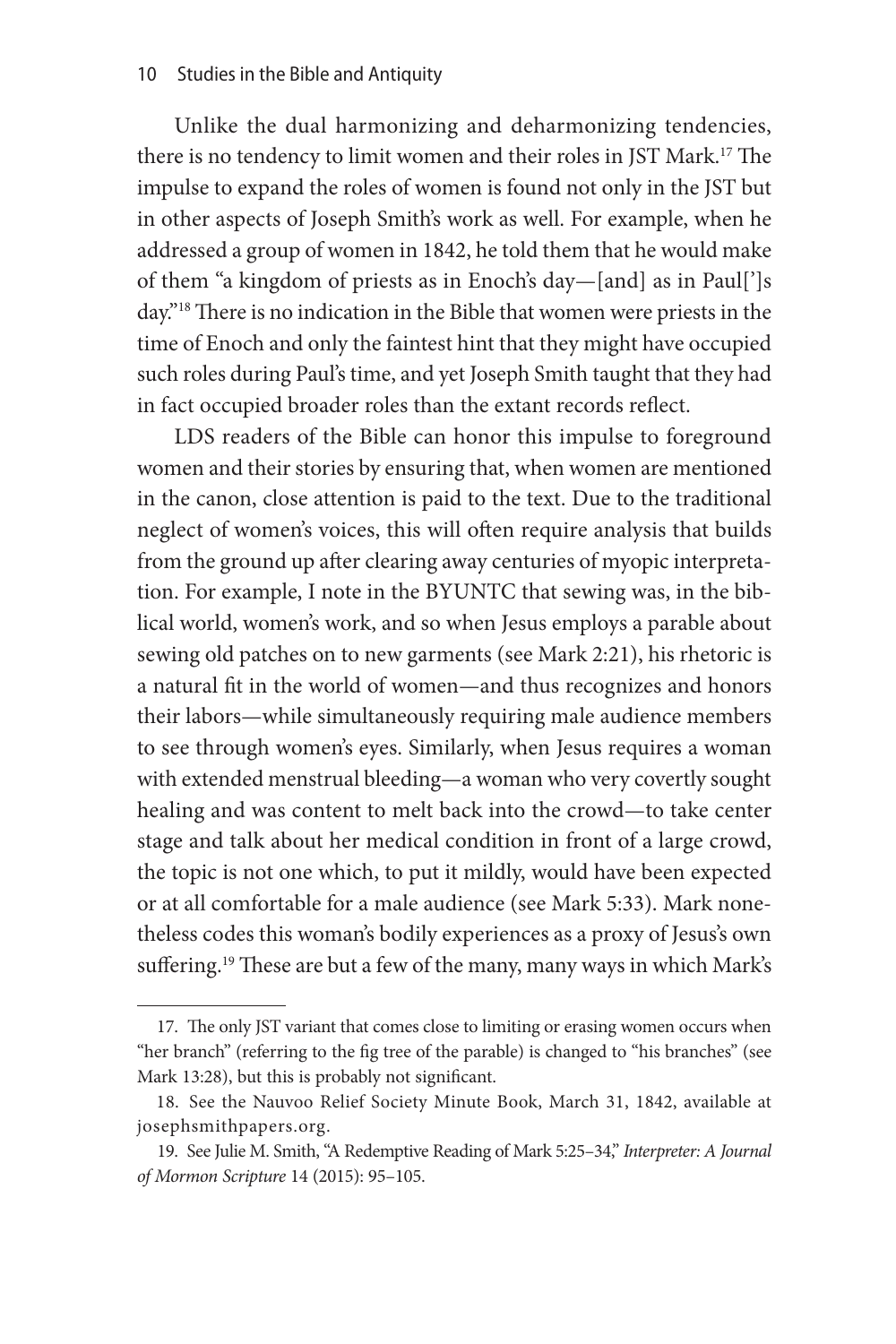text foregrounds women, an impulse heightened by the JST and which should therefore be of interest to all LDS interpreters.

## 3. The impulse to read closely and critically

The changes in JST Mark suggest that the text should be read closely and with a critical eye—and was read by Joseph Smith the same way. For example, Mark 4:10 relates that Jesus was "alone" when those with him asked about his parable. But he obviously wasn't alone if there were disciples around to ask him questions! The JST changes "alone" to "alone with the twelve and they that believed in him." Similarly, on several occasions, the JST eliminates or changes the word "answered" when the statement following is not a reply to a question;<sup>20</sup> the JST also eliminates hyperbole (see JST Mark 1:5; 2:12; 5:20; and 9:23). These changes indicate that neither Joseph Smith nor the JST's reader should read passively and acquiescently; rather, the text should be approached with a critical eye. This tendency is also evident in the sections of the Doctrine and Covenants that resulted from the questions raised by work on the JST (see, for example, D&C 77).

LDS scholars should, similarly, approach texts with a hermeneutics of suspicion, at least some of the time, since reading against the grain can yield new insights. Sometimes tough questions are rewarded with profound answers. I've attempted to bring a deliberate and somewhat critical eye to the BYUNTC. For example, a careful study of the exorcism of the man possessed by the legion of demons shows that Mark alters the chronological sequence of events in order to obscure the fact that Jesus's first attempt at exorcism was not successful. Chronologically, Mark 5:8 comes before Mark 5:7 (hence the "for" at the beginning of Mark 5:8), but the placement downplays the fact that Jesus's command to come out of the man was not immediately followed, perhaps because Jesus was not aware that there was more than one demon. Once Jesus is aware of the dimensions of the problem, the exorcism is successful. This

<sup>20.</sup> See JST Mark 9:19; 10:24, 51; 11:14, 22; 12:35; and 15:12.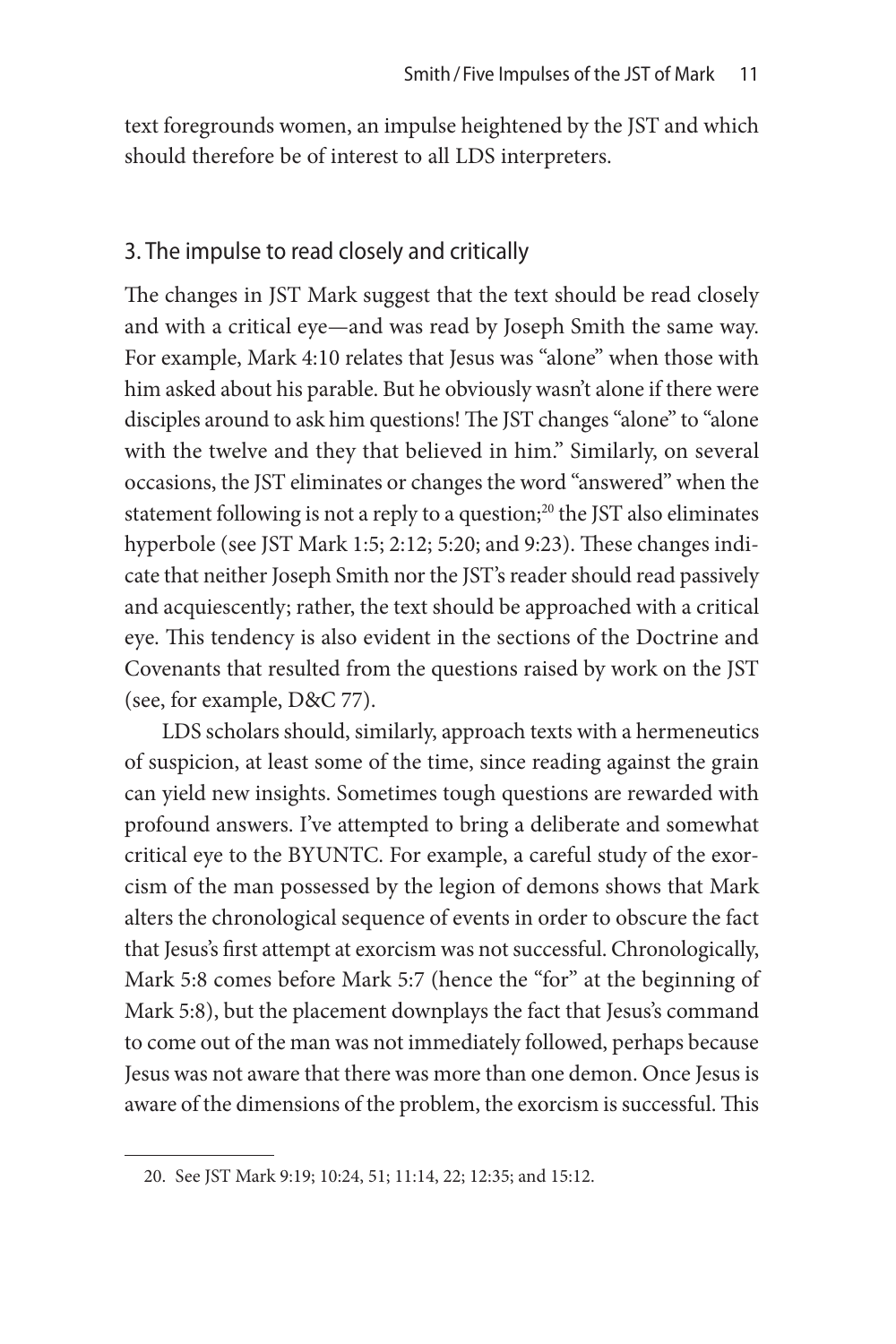kind of observation becomes an important element in understanding Mark's story of Jesus.

## 4. The impulse to modernize

Quantifying the JST is more art than science, but by my rough estimate<sup>21</sup> about seventy-five percent of JST Mark does not change the theological meaning of the text but rather makes it easier to read by modernizing, clarifying, or simplifying the language. Examples of this tendency include changing "river of Jordan" to "river Jordan" (see Mark 1:5), "of the age of twelve years" to "twelve years old" (see Mark 5:42), and "so shall it not be" to "shall not be so" (see Mark 10:43). The word "saith" is replaced by the word "said" in three dozen instances, $22$  while other modernizations include swapping "hath" for "has" (see Mark 10:52 and 14:8), "wist" for "knew" (see Mark 9:6 and 14:40), and "twain" for "two" (see Mark 10:8, twice in this verse). While this trend has been commented on previously, it has not received the attention that it deserves, given that this impulse constitutes about three-quarters of the work of the JST. (Note that it is not unique to JST Mark.)

<sup>21.</sup> This figure is the result of my own tally and should be considered an approximation only. To arrive at this percentage, I counted not the number of verses changed by the JST but rather the number of changes; sometimes there are several changes in one verse. (For example, Mark 10:24 is counted as having three changes: "that" becomes "who," "saith" becomes "said," and "answereth" becomes "spake." These are counted as three separate changes because they reflect three different tendencies in the JST: changing the relative pronoun to comport with modern usage, modernizing archaic endings, and eliminating illogical phrasing.) I then divided these changes into three categories: (1) those that did not change the meaning of the text, (2) those that may or may not change the meaning (depending on how they are interpreted), and (3) those that clearly change the meaning of the text. The process of both counting and categorizing is somewhat subjective; other readers would surely arrive at a different number than I did. The purpose of my rough estimate is solely to give a sense of the proportion of changes that do not involve doctrinal shifts.

<sup>22.</sup> See Mark 1:44; 2:10; 3:3, 4, 5; 4:35; 5:19, 36, 39; 6:38, 50; 7:18, 34; 8:1, 12, 17, 29; 9:19, 35; 10:11, 23, 24, 27, 42; 11:2, 21, 33; 12:16, 43; 14:27, 30, 32, 45, 63; 15:28; and 16:6.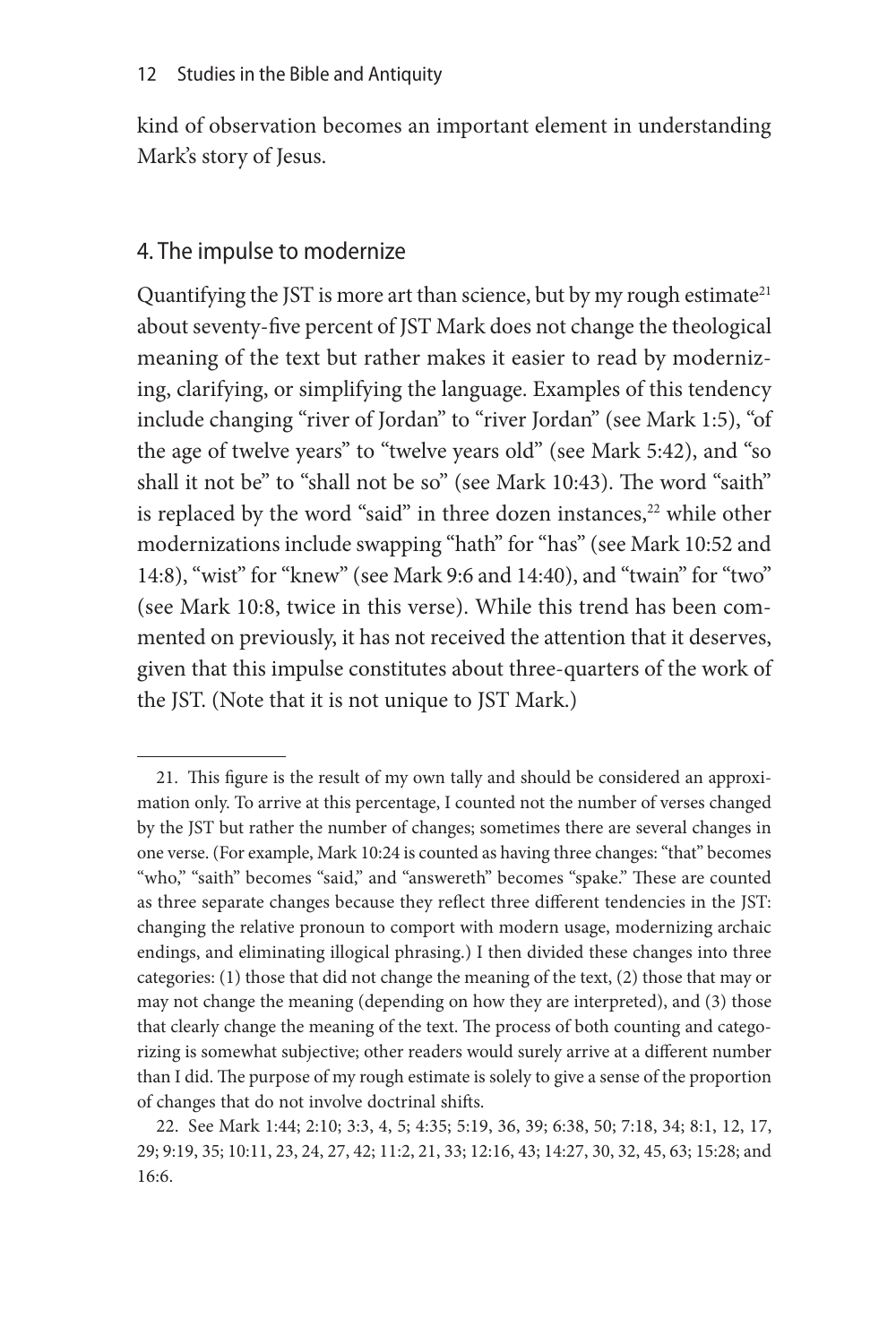LDS scholarship should take this modernizing and clarifying impulse seriously, especially since this tendency also reflects the Book of Mormon's celebration of the virtue of "plainness" in scripture (see 2 Nephi 25:4, 7 and 31:2–3). Indeed, the LDS Church itself has adopted this impulse to an extent in the changes recently made to its English Bible.23

The BYUNTC contains what is called "The Rendition," which renders the Greek text into modern English. With the Mark volume, I've attempted to honor the modernizing impulse of the JST by translating Mark into unadorned, common English and letting this new rendition reflect Mark's awkward—and sometimes even ungrammatical—Greek, which, of course, is also a way of preserving Mark's unique voice in the canon.

#### 5. The impulse to revise

The idea that the JST displays an impulse to revise is so self-evident that it may not seem to deserve consideration, but this impulse merits examination both for its details and its implications.

First, some of the details of the production of the JST are suggestive. Joseph Smith began his work on the Old Testament until he felt called to work on the New Testament (see D&C 45:60–62), which he then translated before returning to the Old Testament. His new translation had included new chapter headings, but only for a while.<sup>24</sup> He and his contemporaries apparently labored under an unwarranted suspicion of italicized words. He initially had his scribes copy the entire new translation—including passages that were not changed from their KJV iteration—but then adopted a different system that involved making notations in the Bible with only the changes copied out by hand. This

<sup>23.</sup> In the 2013 update to the English scriptures, the church modernized the spelling of about two dozen words in the KJV. See "Summary of Approved Adjustments for the 2013 Edition of the Scriptures," accessed March 24, 2015, www.lds.org/bc/content/ shared/content/english/pdf/scriptures/approved-adjustments\_eng.pdf.

<sup>24.</sup> See Matthews, *Plainer Translation*, 146.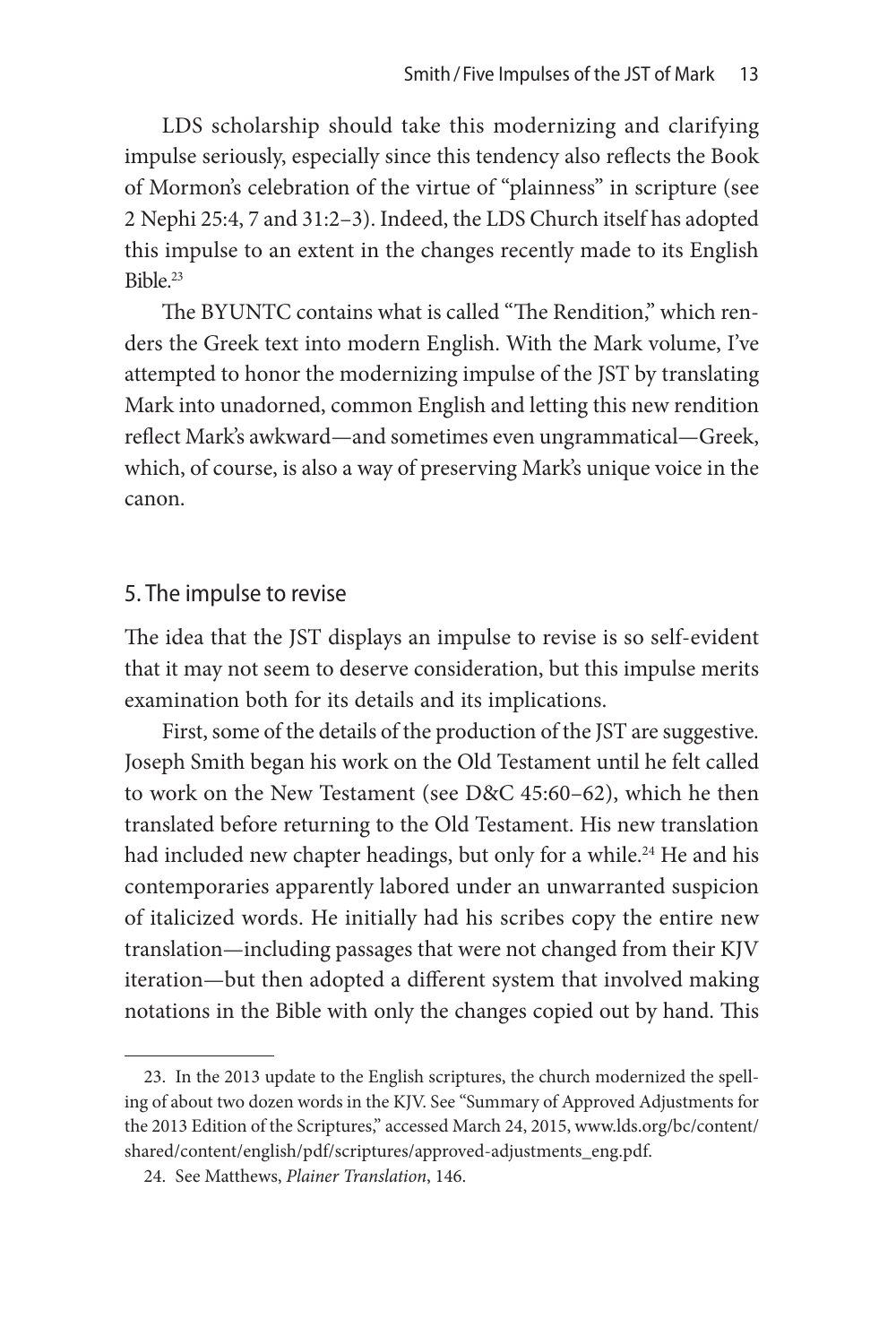system itself underwent evolution. The scribes switched from ink to pencil because the ink bled through the pages of the Bible.25 And in two instances, Joseph Smith accidentally translated the same passage twice, apparently not realizing that he had already translated it. A comparison of the two translations shows that his changes are similar but not identical.26 Combined, these details of the translation process support the conclusion of Robert J. Matthews, who explains, "The translation was not a simple, mechanical recording of divine dictum, but rather a study-and-thought process accompanied and prompted by revelation."27 Apparently Joseph Smith was given general impressions that he needed to turn into words and general guidelines that he needed to execute. Joseph Smith also revised the JST during his lifetime.

These details of the translation process suggest to most historians and interpreters that the JST is less analogous to stone tablets carved by the finger of God and handed down from on high and more akin to the idea of learning "line upon line, precept upon precept" (D&C 98:12).

Further, it is instructive to see how Joseph Smith used the JST in his own ministry: in many instances, he would refer to the KJV, not his new translation. For example, JST Job 1:6 and 2:1 change "sons" of God to "children of God," but Joseph Smith, on at least two occasions, referred to Job's account and mentioned the "sons of God."28 Sometimes he would offer alterations to the KJV that were *not* included in the JST; Thomas E. Sherry and W. Jeffrey Marsh find that Joseph Smith's "sermons from 1833 to 1844 are filled with numerous interpretations about

<sup>25.</sup> See Paul W. Lambert and Thomas A. Wayment, "The Nature of the Pen and Pencil Markings in the New Testament of Joseph Smith's New Translation of the Bible," *BYU Studies* 47/2 (2008): 87–106.

<sup>26.</sup> See Kent P. Jackson and Peter M. Jasinski, "The Process of Inspired Translation: Two Passages Translated Twice in the Joseph Smith Translation of the Bible," *BYU Studies* 42/2 (2003): 35–64.

<sup>27.</sup> Matthews, *Plainer Translation*, 39.

<sup>28.</sup> See "Try the Spirits," *Times and Seasons* (April 1, 1842): 745, and "Sons of God," *Times and Seasons* (January 16, 1843): 75. Credit for this observation belongs to Rico Martinez.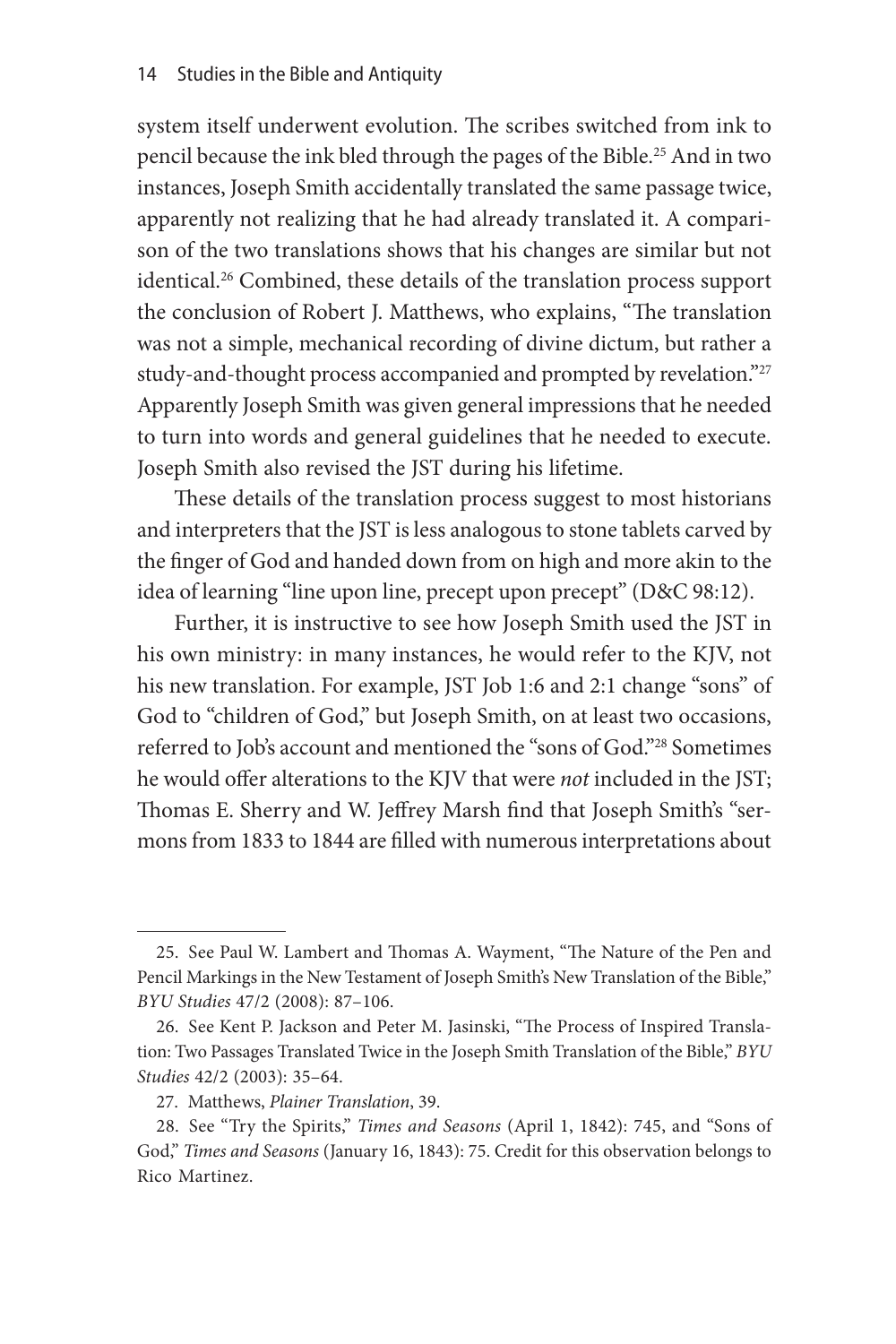Bible verses not found in the JST."29 Later teachings of Joseph Smith that were not part of the JST include:

- 1. Priesthood keys were given to Peter, James, and John on the Mount of Transfiguration.
- 2. Robert L. Millet explains:

The second verse of the King James Bible describes the state of things in the morning of the creation: "And the earth was without form, and void" (Genesis 1:2). The JST of this verse is exactly the same as the KJV. In a sermon delivered on January 5, 1841, in Nauvoo, however, Joseph Smith taught that the words "without form and void" should be translated "empty and desolate."30

3. Grant Underwood describes the change made regarding the idea of the Holy Ghost as a dove:

The correction came as part of Joseph's later public teachings rather than in the JST or other Restoration scriptures. Twice in the Book of Mormon, Nephi says the Holy Ghost descended upon Christ "in the *form* of a dove" (1 Nephi 11:27; 2 Nephi 31:8, emphasis added), and D&C 93:15 reports that "the Holy Ghost descended upon him in the *form* of a dove, *and sat upon him*" (emphasis added). Subsequently, Joseph elaborated, "The dove which sat upon Christ's shoulder was a sure testimony that he was of God. . . . Any spirit or body that is attended by a dove you may know to be a pure spirit." This insight was given more detailed formulation two years later. "The Holy Ghost cannot be transformed into a Dove," Joseph reportedly explained, "but the sign of a Dove was given to John to signify the Truth of the Deed as the Dove was an emblem or Token of Truth<sup>"31</sup>

<sup>29.</sup> See Sherry and Marsh, "Precious Truths Restored," 57–74.

<sup>30.</sup> See Robert L. Millet, "Joseph Smith's Translation of the Bible: A Historical Overview," in *Restoration of Plain and Precious Things*, 23–47.

<sup>31.</sup> See Grant Underwood, "Joseph Smith and the King James Bible," in *The King James Bible and the Restoration*, ed. Kent P. Jackson (Provo, UT: Religious Studies Center, Brigham Young University, 2011), 215–33.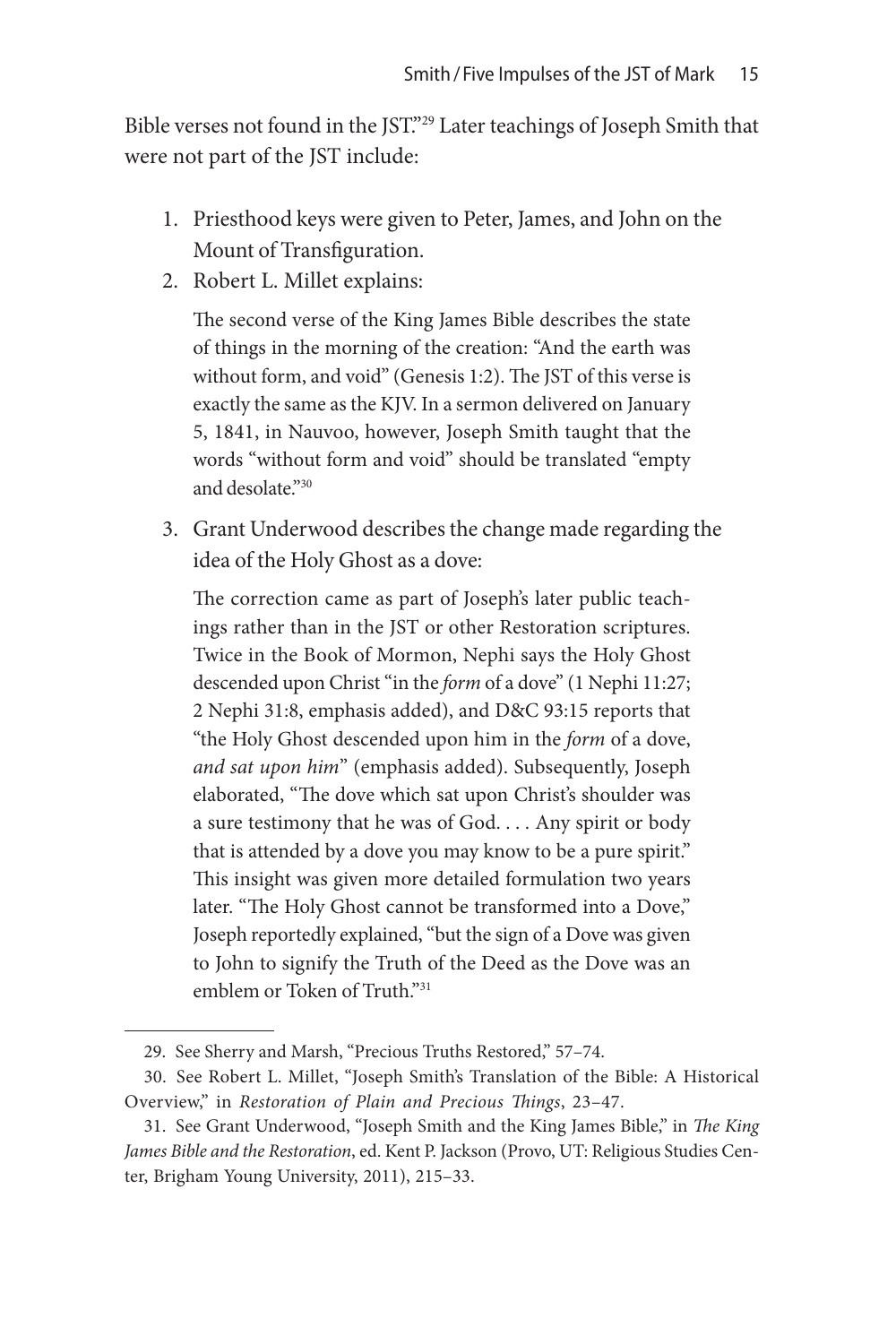4. Robert L. Millet describes a change concerning the language about there being "many mansions":

Just five months before his death the Prophet clarifies another biblical passage which had received no alteration on the JST. "The question is frequently asked, 'Can we not be saved without going through with all those ordinances?' I would answer, No, not the fulness of salvation. Jesus said, There are many mansions in my Father's house, and I will go and prepare a place for you. House here named should have been translated kingdom; and any person who is exalted to the highest mansion has to abide a celestial law, and the whole law too."32

This record of doctrinal development independent of the JST, combined with the fact that Joseph Smith later studied Hebrew and Greek, implies that he never regarded the JST as a perfected text and still found an important role for the original languages of the Bible, the KJV, and continuing revelation.

So in both process and product, Joseph Smith regarded the JST as subject to revision, and re-revision. The implications of this are very significant for LDS interpreters—not only in their approach to the JST but to all scripture. There are four important implications of the impulse to revise.

First, in contrast to the impulse of popular Mormonism, the JST must not be regarded as a perfect text by LDS scholars. Sometimes the language of D&C 35:20 ("the scriptures shall be given, even as they are in mine own bosom, to the salvation of mine own elect") is used to elevate the status of the JST. As this paper proposes, an approach suggesting that the JST nears a state of perfection is not sustainable. And a closer analysis of D&C 35:20 suggests the same. To begin with, the only biblical use of the phrase "own bosom" is Psalm 35:13, where the context is that the unanswered prayer of the psalmist has returned to his "own bosom." When read in this light, the language of D&C 35:20 might very well imply that the perfected iteration of scripture that resides in the

<sup>32.</sup> See Millet, "Joseph Smith's Translation of the Bible," 23–47.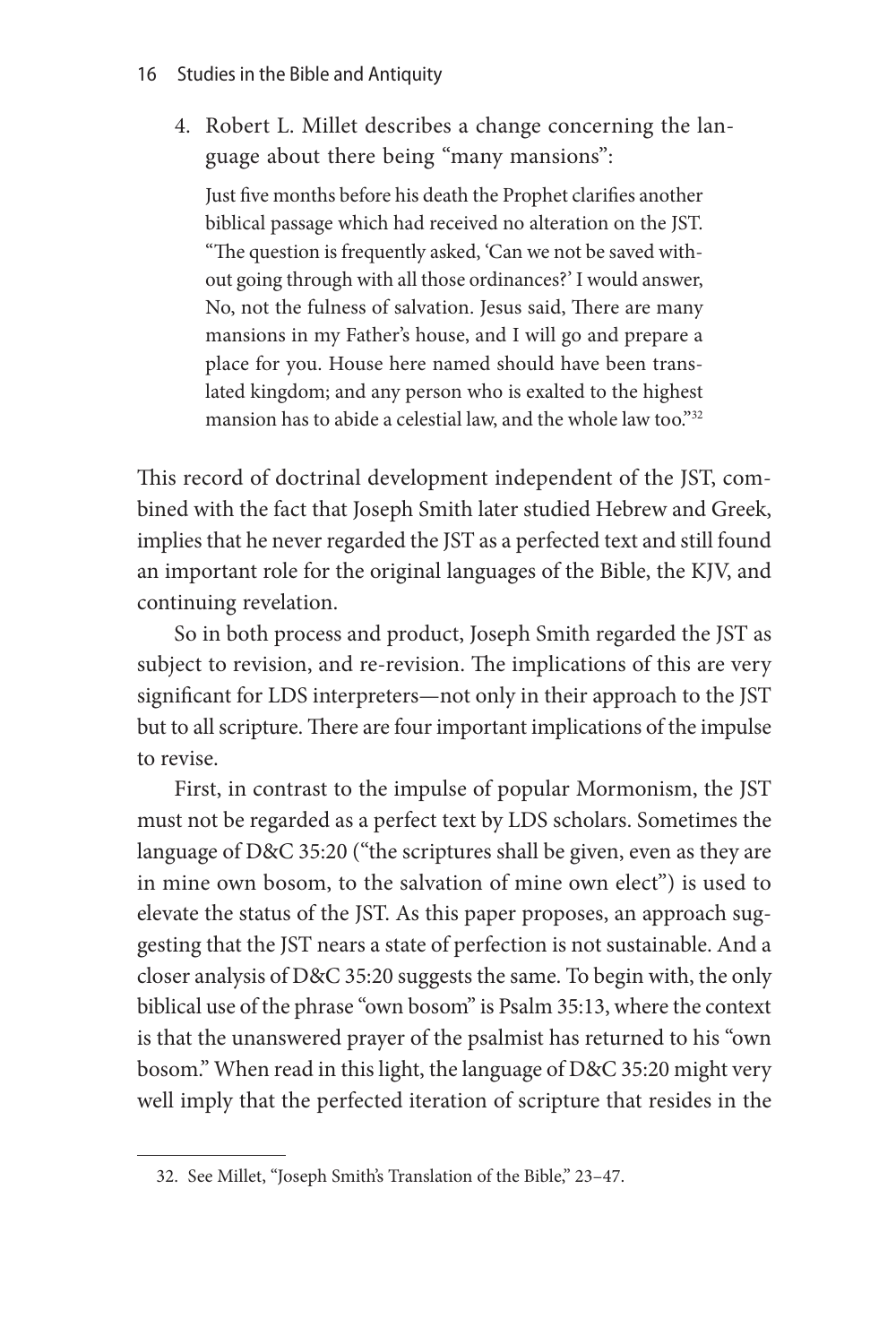heavens cannot be perfectly conveyed to earth. Additionally, the verses leading to D&C 35:20 present Joseph Smith as a very human messenger: verse 17 speaks of his weakness, verse 18 warns him that his calling is subject to his obedience, and verse 19 contains a command to "watch over him that his faith fail not." Combined, these three statements contextualize Joseph Smith's abilities as limited and contingent. Nonetheless, the passage assures that his work will be adequate, if not inerrant. So treating the JST as an indisputable solution to a problem in the text is not hermeneutically legitimate when it is recognized that Joseph Smith himself did not deploy the new translation in an absolutist way. This is why, in the Mark BYUNTC, the JST is treated in an appendix and not in the exegetical notes.

Second, if an inspired translation by the lead prophet of the Restoration is not to be treated as inerrant, then how much more must LDS scholars approach other canonical texts—and uncanonized interpretations of those texts, even those offered by church authorities—with an eye to their limitations, lacunas, and lapses. Joseph Smith prayed to be released from "the little narrow prison almost as it were totel darkness of paper pen and ink and a crooked broken scattered and imperfect language."33 LDS interpreters recognize the limitations of communication and of texts by avoiding the tendency to want to harmonize all revelation, under the recognition that different texts will reflect different levels of knowledge and thus might not be reconcilable. This also implies a duty to avoid reading certain beliefs or doctrines into a text in which they might not have been initially present. It also requires avoiding the tendency to treat statements by modern church leaders as if they can definitively and absolutely solve or explain issues within any ancient text. In the BYUNTC, I've tried to follow this principle by focusing the commentary on the question of what a particular passage meant in its original context, which normally mandates that implications and applications voiced by later interpreters are not germane.

<sup>33.</sup> Joseph Smith, Kirtland, OH, to William W. Phelps, [Independence, MO], November 27, 1832, in JS Letterbook 1, p. 4. Accessed via josephsmithpapers.org.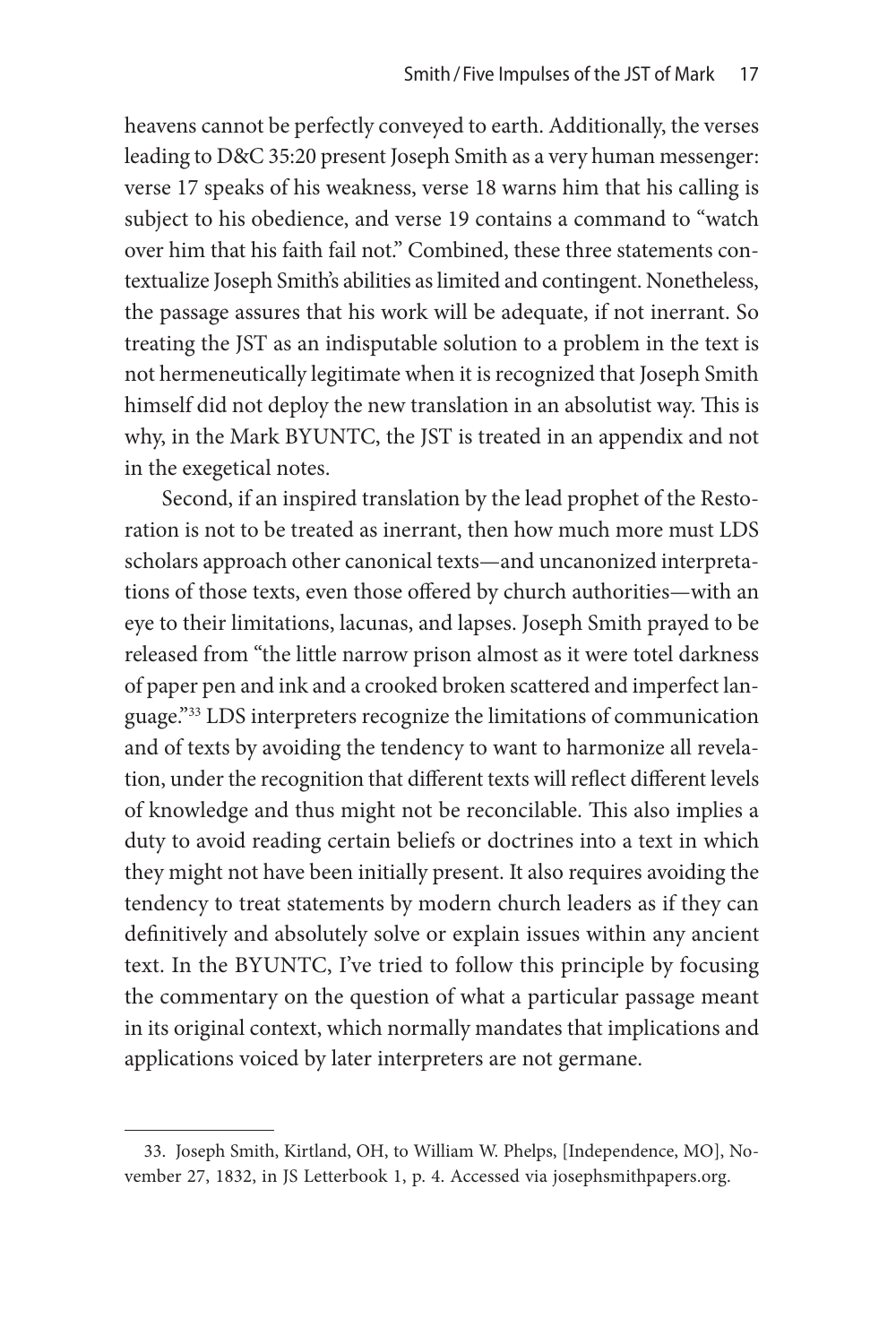Third, one of the premises of modern textual criticism is that earlier iterations of a text are preferable. But in LDS hermeneutics, this point merits reexamination if the interpreter grants any level of inspiration to the work of the JST. The incident in the Book of Mormon where Jesus asks that the Nephites' record be revised in order to include the account of Samuel the Lamanite's prophecies provides another case where the newer iteration of a text should be preferred to the more archaic version (see 3 Nephi 23:9–13). The story of the woman taken in adultery (see John 8:1–11) may be another instance in which later additions to a text should be favored. At the same time, it is not the case that LDS interpreters should always prefer the newer version since we know that novelty can introduce error. So there is a tension in the Restoration tradition: LDS interpreters must not automatically assume superiority for the older or the newer text but rather have to engage each iteration on its own merits. As historian David Holland notes, "The Book of Mormon itself reinforces the message that when heavenly light mixes with human messengers, God's treasure is to be found in earthly vessels. It repeatedly warns its readers not to discard the things of God because of the flaws of men. . . . The notion that later generations may improve upon the scriptural text—even be 'wiser' than its inspired authors—brings the Book of Mormon closer to the most radical elements of America's emerging culture of biblical criticism than to its long tradition of biblical conservatism."34

Fourth, this requirement to engage the iterations without assuming that older is better implies that LDS scholars cannot assume that a text can be perfect, stable, or unchanging. This dovetails nicely with the newest trend in the interpretation of Mark, performance criticism, which sees the Gospel as primarily an oral recitation that would have changed over time.<sup>35</sup> The existence of multiple canonized accounts of

<sup>34.</sup> David F. Holland, *Sacred Borders: Continuing Revelation and Canonical Restraint in Early America* (Oxford: Oxford University Press, 2011), 155–56.

<sup>35.</sup> See, for example, Whitney Shiner, *Proclaiming the Gospel: First-Century Performance of Mark* (Harrisburg, PA: Trinity Press International, 2003).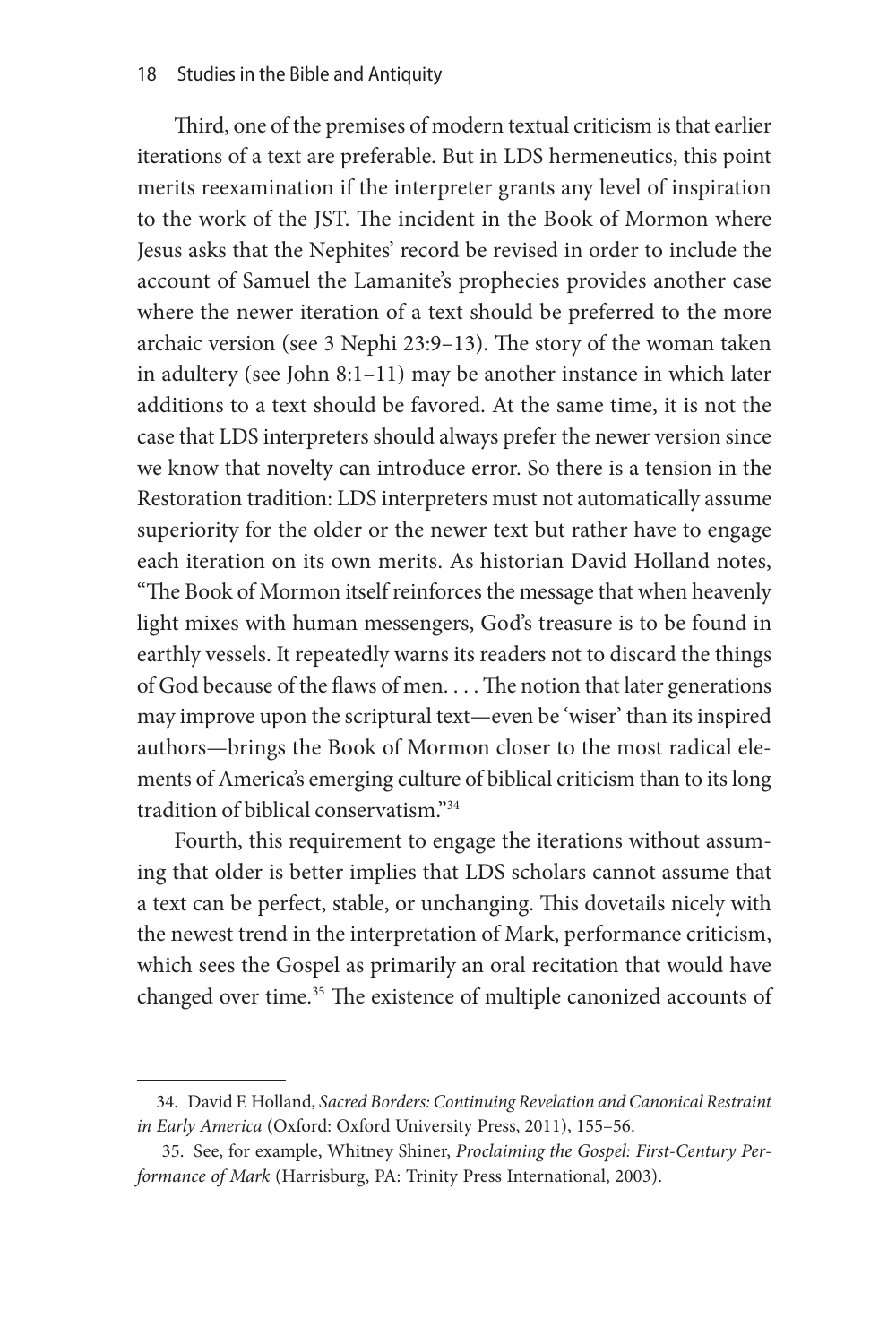the creation<sup>36</sup> and of Malachi 4:5–6<sup>37</sup>—not to mention of Jesus's mortal ministry—should encourage LDS interpreters in this belief. The restoration is ongoing, an idea that the presence of a perfected text would deny. The JST illustrates that inerrancy is not a reasonable expectation from scripture. Brigham Young shared this view: "Revelations, when they have passed from God to man, and from man into his written and printed language, cannot be said to be entirely perfect. . . . Should the Lord Almighty send an angel to re-write the Bible, it would in many places be very different from what it now is. And I will even venture to say that if the Book of Mormon were now to be re-written, in many instances it would materially differ from the present translation."38 At the same time, it is regarded as inspired, so in LDS readings, we need to accept the idea that inspiration and imperfection are equally yoked.<sup>39</sup> This paradoxical concept is also found in the Book of Mormon, a text that makes two claims: first, that it is an inspired and true text,<sup>40</sup> and, second, that it is a flawed text.<sup>41</sup> So the reader who accesses the Book of Mormon on its own terms must read it as inspired and erroneous, sacred and imperfect. Since the text is neither exact nor expendable, the

<sup>36.</sup> Latter-day Saints recognize three canonized accounts of the creation (Genesis 1–2; Moses 2–3; and Abraham 4–5) as well as granting quasi-canonical status to the oral retelling of the creation in the temple ceremony.

<sup>37.</sup> See D&C 2:1–3; 27:9; 110:13–15; 128:17–18 (note especially the language "I might have rendered a plainer translation to this, but it is sufficiently plain to suit my purpose as it stands"); and JS—H 1:36–39.

<sup>38.</sup> *Journal of Discourses*, 9:310–11.

<sup>39.</sup> As David Bokovoy notes, "Joseph Smith himself models this approach when on the one hand, he identifies the Bible as the 'word of God,' yet on the other, he states that the Song of Solomon is 'not inspired.'" See "The Divine Word Made Flesh: A Fundamental Mormon Paradox," accessed March 24, 2015, www.patheos.com/blogs /davidbokovoy/2015/01/the-divine-word-made-flesh-a-fundamental-mormon-paradox/.

<sup>40.</sup> See 1 Nephi 1:3; 14:30; Mosiah 1:6; Alma 3:12; 3 Nephi 5:9; 18:37; and Moroni 10:29.

<sup>41.</sup> See the title page ("if there are faults they are the mistakes of men"), 1 Nephi 19:6; Jacob 7:26; Alma 10:5; 3 Nephi 8:2; Ether 5:1; 12:23–40; Mormon 9:31–33; and Moroni 1:4. One could also argue that passages such as Helaman 7:7 reflect clearly erroneous notions, but lack awareness of the error.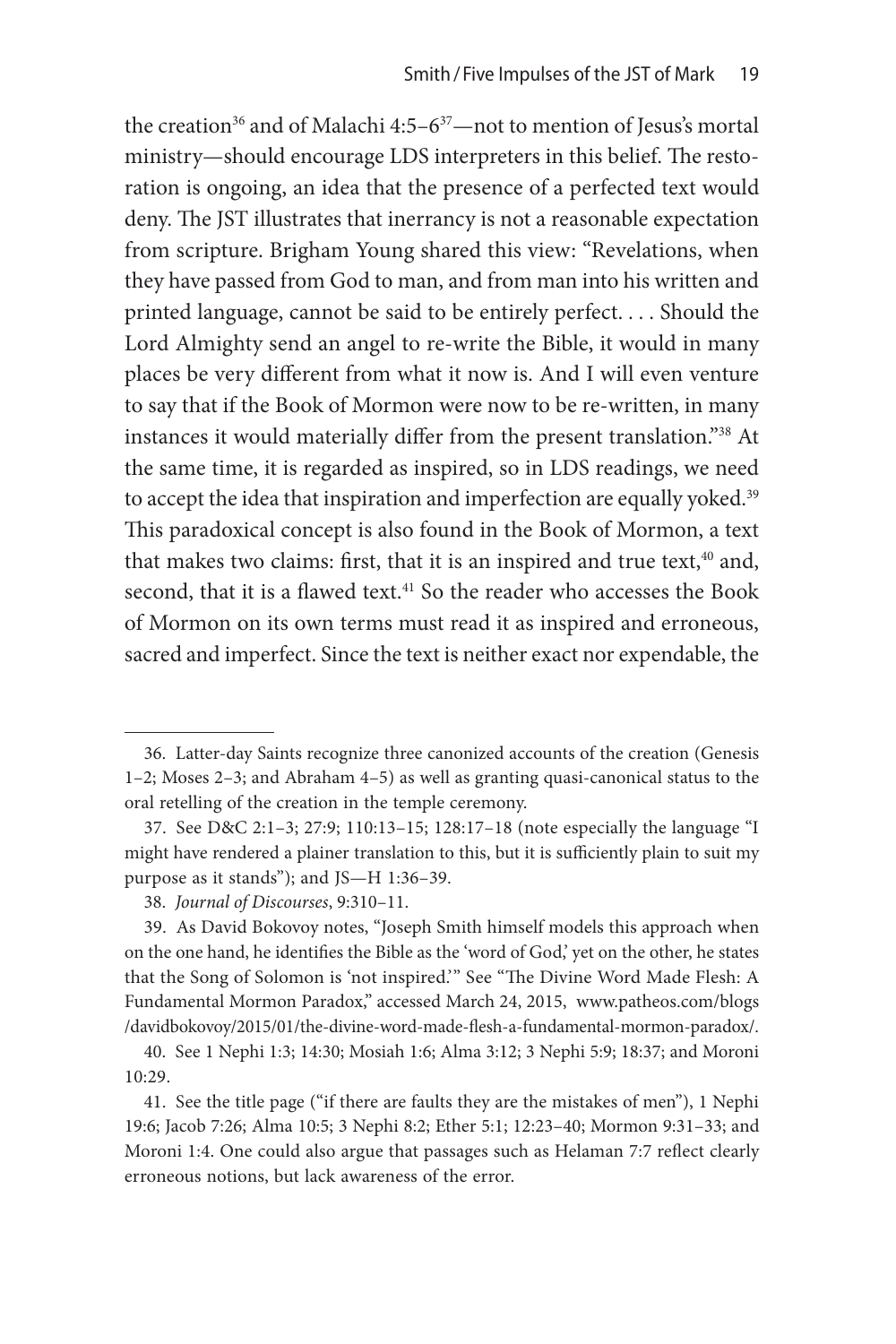reader must approach it from a perch of anxious engagement, continually contemplating and weighing the text.

Taken together, the implications of this unending impulse to revise—which is also a natural consequence of a belief in continuing revelation—lead to the conclusion that a text can be both inspired and improvable. Texts are fluid; there is no perfect recension. The JST shows that a text cannot be considered perfect because it must always interact with an audience, and what an audience brings to the text changes over time. For example, there is a JST reading for Mark 2:14 that explains what it means that Levi was at the "receipt of custom," a clarification that is likely helpful for modern readers of the KJV but would have been necessary neither for Mark's earliest audiences nor for readers of modern English translations. So the ability of the text to communicate its intent is not strictly a product of a hypothetical state of perfection resident in the text itself but also of the audience's level of knowledge. In other words, a verse that might have been perfectly functional, if not inerrant, when written is rendered in need of revision by the passage of time, which causes a lack of awareness of the practice mentioned in the text. Further, there is wide recognition that the JST contains a variety of material—restoration, commentary, harmonization, modernization, doctrinal correction—but the JST reader has no obvious way to distinguish between the types. This has an important effect on the audience—who must accept their inability to determine which type is which. This reader experience is itself an important weight against the swerve toward belief in inerrancy that a conservative religious tradition might be tempted to take.

The burdens that an inspired and imperfect scripture place on the interpreter are numerous and complex. The LDS exegete's best defense is humility, care, and the avoidance of dogmatism. I've tried to honor this impulse in the BYUNTC by avoiding idiosyncratic interpretations and presenting a full spectrum of interpretive options to the reader. One unusual feature of BYUNTC Mark is the extensive use it makes of lists of interpretive options, as opposed to simply presenting the preferred hypothesis of the author.